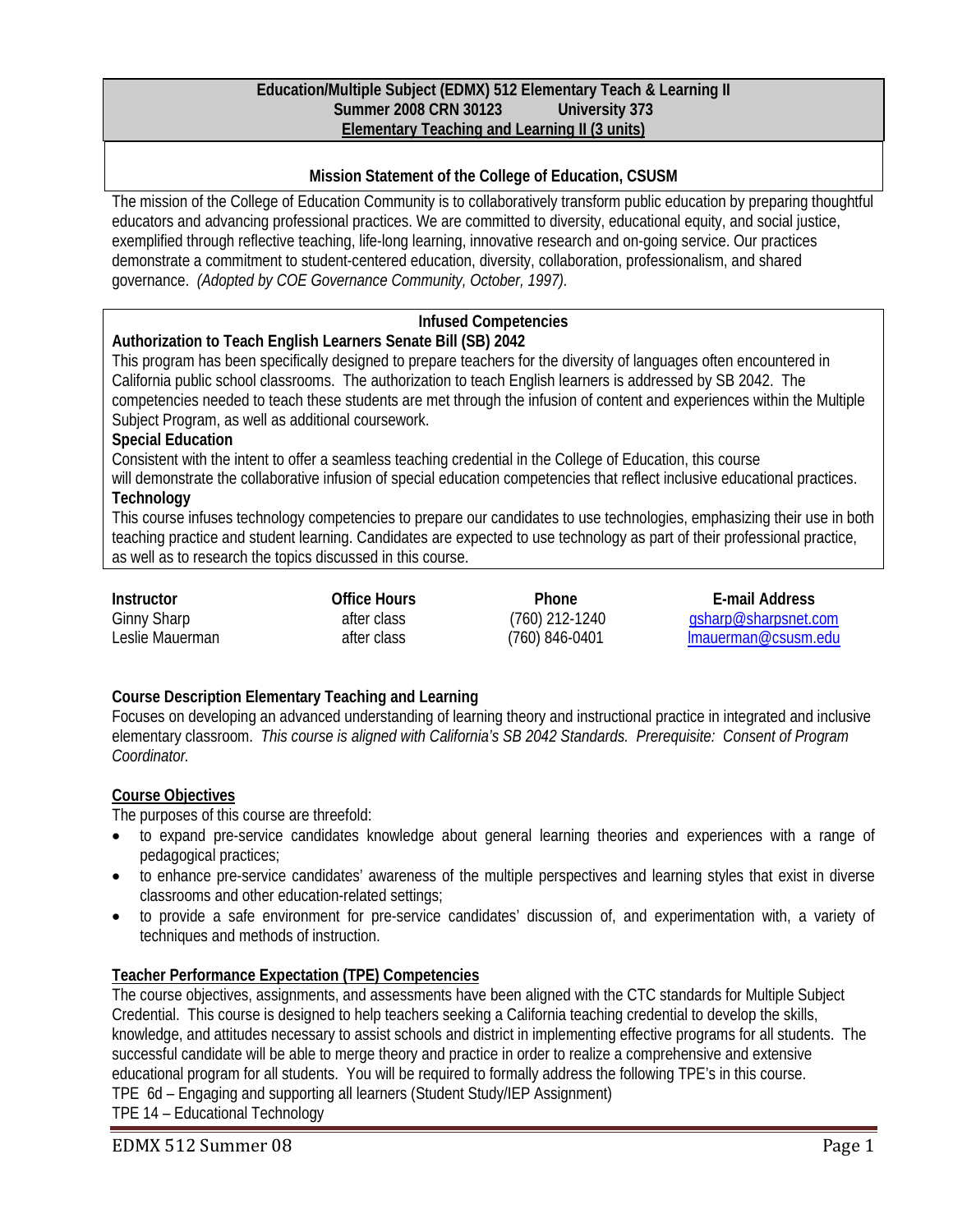## **Required Text**

- Grant, Carl. A. & Gillette, Maureen. (2005). *Learning to Teach Everybody's Children: Equity, Empowerment and Education that is Multicultural.* Thomson & Wadsworth.
- Tomlinson, Carol Ann. (1999). *The Differentiated Classroom: Responding to the needs of all learners.*  Alexandria, VA: Association for Supervision and Curriculum Development. (Available as an e-book online.)
- Turnbull A., Turnbull, R. & Wehmeyer, M.L. (2007). *Exceptional Lives: Special Education in Today's Schools, 5th Ed*. Upper Saddle River, New Jersey: Pearson, Merrill Prentice Hall.
- Villa, R. A. and Thousand, J. S. (2005). Creating an Inclusive School (2<sup>nd</sup> ed.). Alexandria, VA: Association for Supervision and Curriculum Development.
- Task Stream Electronic Portfolio, Must register and pay fee online prior to first class  $\oslash$ www.TaskStream.com (register for duration of credential program).

#### **Recommended Texts**

- Stephen B. McCarney (2006) *Pre-referral Intervention Manual,* Hawthorne Educational Services
- Harry K. Wong Harry Wong Publications 1998 *The First Days of School*

## **Authorization to Teach English Learners**

This credential program has been specifically designed to prepare teachers for the diversity of languages often encountered in California public school classrooms. The authorization to teach English learners is met through the infusion of content and experiences within the credential program, as well as additional coursework. Students successfully completing this program receive a credential with authorization to teach English learners. *(Approved by CCTC in SB 2042 Program Standards, August 02)*

#### **Students with Disabilities Requiring Reasonable Accommodations**

Students with disabilities who require reasonable accommodations must be approved for services by providing appropriate and recent documentation to the Office of Disable Student Services (DSS). This office is located in Craven Hall 5205, and can be contacted by phone at (760) 750-4905, or TTY (760) 750-4909. Students authorized by DSS to receive reasonable accommodations should meet with me during office hours in order to ensure confidentiality.

**Writing:** In keeping with the All-University Writing Requirement, all 3 unit courses must have a writing component of at least 2,500 words.

#### **Plagiarism**

As an educator, it is expected that each student will do his/her own work, and contribute equally to group projects and processes. Plagiarism or cheating is unacceptable under any circumstances. If you are in doubt about whether your work is paraphrased or plagiarized see the Plagiarism Prevention for Students website

http://library.csusm.edu/plagiarism/index.html. If there are questions about academic honesty, please consult the University catalog

#### **CSUSM Academic Honesty Policy**

Students will be expected to adhere to standards of academic honesty and integrity, as outlined in the Student Academic Honesty Policy. All written work and oral assignments must be original work. All ideas/materials that are borrowed from other sources must have appropriate references to the original sources. Any quoted material should give credit to the source and be punctuated with quotation marks.

Students are responsible for honest completion of their work including examinations. There will be no tolerance for infractions. If you believe there has been an infraction by someone in the class, please bring it to the instructor's attention. The instructor reserves the right to discipline any student for academic dishonesty in accordance with the general rules and regulations of the university. Disciplinary action may include the lowering of grades and/or the assignment of a failing grade for an exam, assignment, or the class as a whole."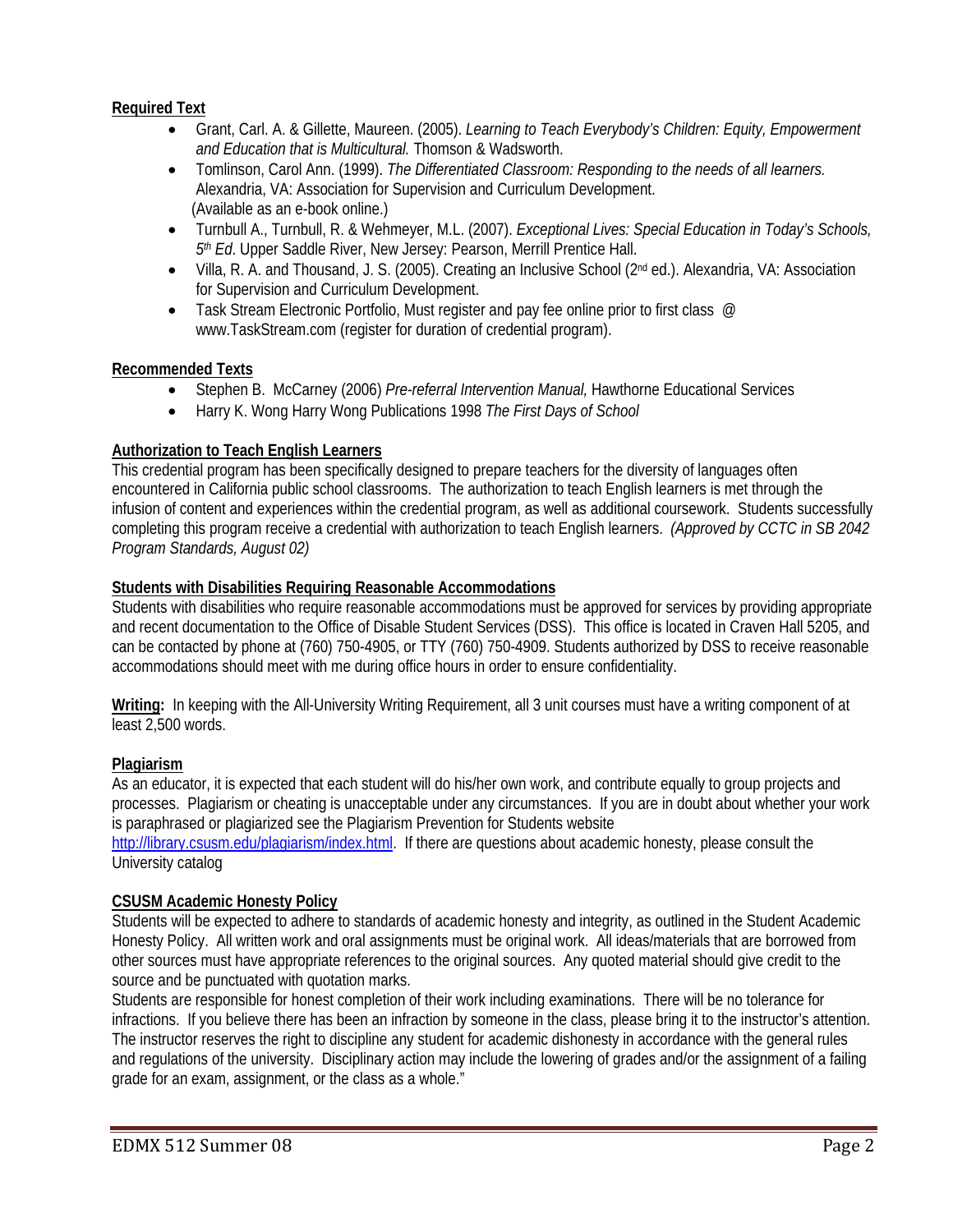Incidents of Academic Dishonesty will be reported to the Dean of Students. Sanctions at the University level may include suspension or expulsion from the University.

#### **Grading Policy**

All students will come prepared to class; readings and homework assignments are listed on the dates on which they are due. **All required work is expected to be on time. One grade level will be deducted for each class meeting for**  which it is late (e.g., an "A" assignment that is submitted one class session late will be marked down to a "B"). **Unless prior instructor approval is secured, assignments will not be accepted three class sessions after which they are due. Exceptions will be handled on a case-by-case basis, as determined by the instructor. All work can be re-submitted for a higher grade with 5 points deducted: 20 point paper deducted to 15, 15 point paper deducted to 10.** 

All students will use Times Roman 12 fonts and double spaced on all written work. It is expected that students will proofread and edit their assignments prior to submission. Students will ensure that the text is error-free (grammar, spelling), and ideas are logically and concisely presented. The assignment's grade will be negatively affected as a result of this oversight. Each written assignment will be graded approximately 80% on content and context (detail, logic, synthesis of information, depth of analysis, etc.), and 20% on mechanics (grammar, syntax, spelling, format, uniformity of citation, etc.). All citations, where appropriate, will use American Psychological Association (APA) format. Consult American Psychological Association (APA) Manual, 5<sup>th</sup> edition for citation guidance. There is a requirement of at least 2500 written words for completion of the written assignments.

Grading will also include a component of "professional demeanor." Students will conduct themselves in ways that are generally expected of those who are entering the education profession. This includes but is not limited to:

- On-time arrival to all class sessions;
- Advance preparation of readings and timely submission of assignments;
- Respectful participation in all settings (e.g., whole group, small group, in/outside of class);
- Carefully considered, culturally aware approaches to solution-finding.

#### **Course Assignments**

| Once month Unit Plan                           | 20 points  |
|------------------------------------------------|------------|
| IEP process/group project                      | 15 points  |
| Philosophy/letter of introduction/resume       | 10 points  |
| <b>TaskStream Submissions</b>                  | 5 points   |
| Disability matrix                              | 10 points  |
| Chapter disability presentation                | 15 points  |
| <b>Student Study Team Project</b>              | 20 points  |
| Professional demeanor/attendance/participation | 5 points   |
| Total                                          | 100 points |
|                                                |            |
| Crading Seala                                  |            |

| <b>Grading Scale</b> |               |                     |           |                    |
|----------------------|---------------|---------------------|-----------|--------------------|
| $A = 93 - 100$       | $B+=86-89$    | $C_{\pm} = 77 - 79$ | $D=60-69$ | $F = 59$ or lower. |
| $A = 90-92$          | B=83-86       | $C = 73-76$         |           |                    |
|                      | $B = 80 - 82$ | $C - 70 - 72$       |           |                    |

**If you do not earn a C+ or higher in this course - you must repeat the course to earn your credential.** 

#### **College of Education Attendance Policy**

Due to the dynamic and interactive nature of courses in the College Of Education, all students are expected to attend all classes and participate actively. Should the student have extenuating circumstances, s/he should contact the instructor as soon as possible. (*adopted by the COE Governance Community, December, 1997).* **Notification of absences does not allow students to assume they are automatically excused from class or making up missed class.**  At minimum, a student must attend more than 80% of class time, or s/he may not receive a passing grade for the course at the discretion of the instructor. If a student misses two class sessions they may not be able to receive a grade higher than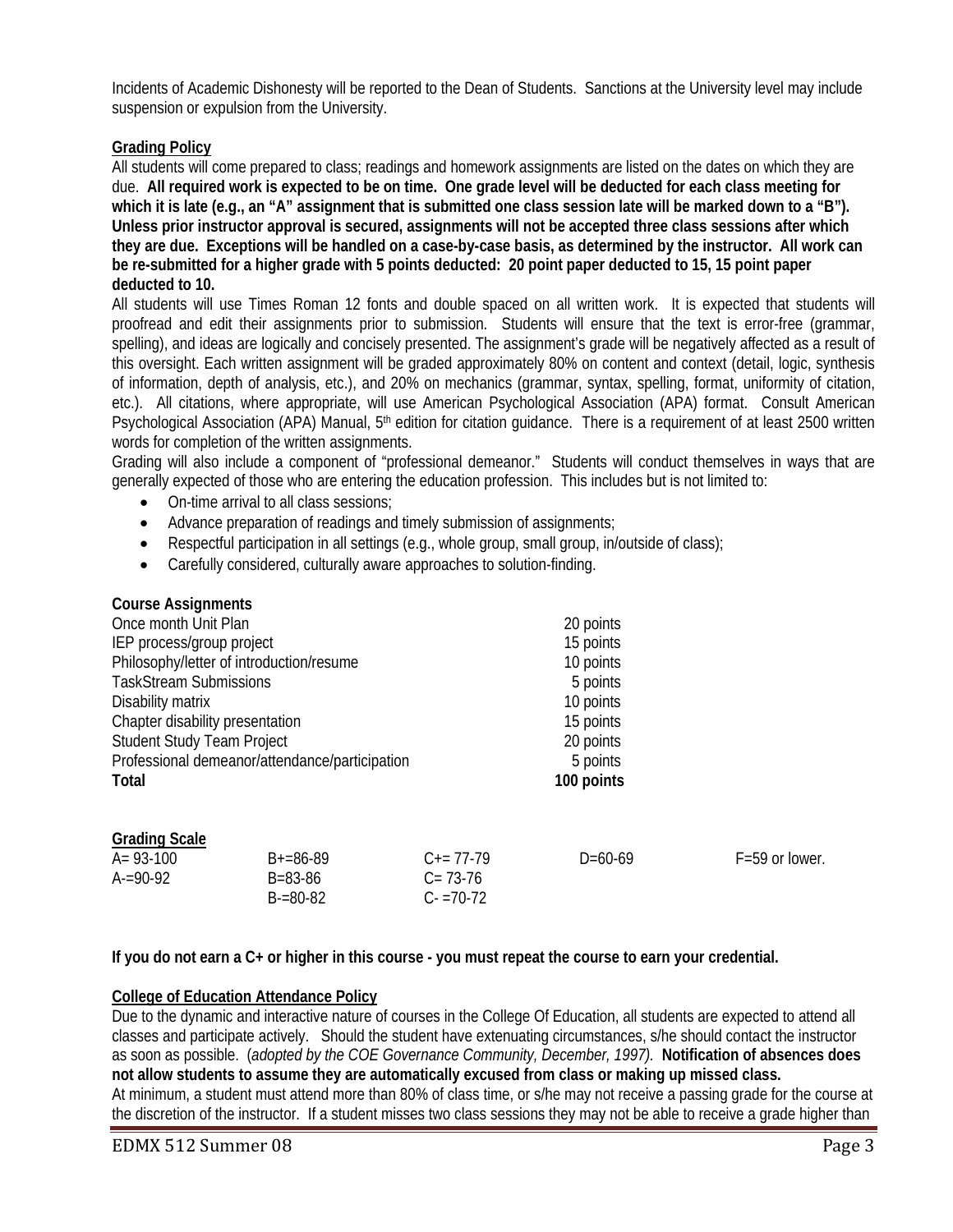a "C" or if they are late or leave early for more than three sessions, the highest possible grade earned will be a "C". Any combination of the two students will not receive a grade higher than a C. **If you miss class where group work is being conducted you will have 5 points deducted from your grade on that project.**

**While this syllabus is carefully planned, it may be modified at any time in response to the needs and interests of the class.**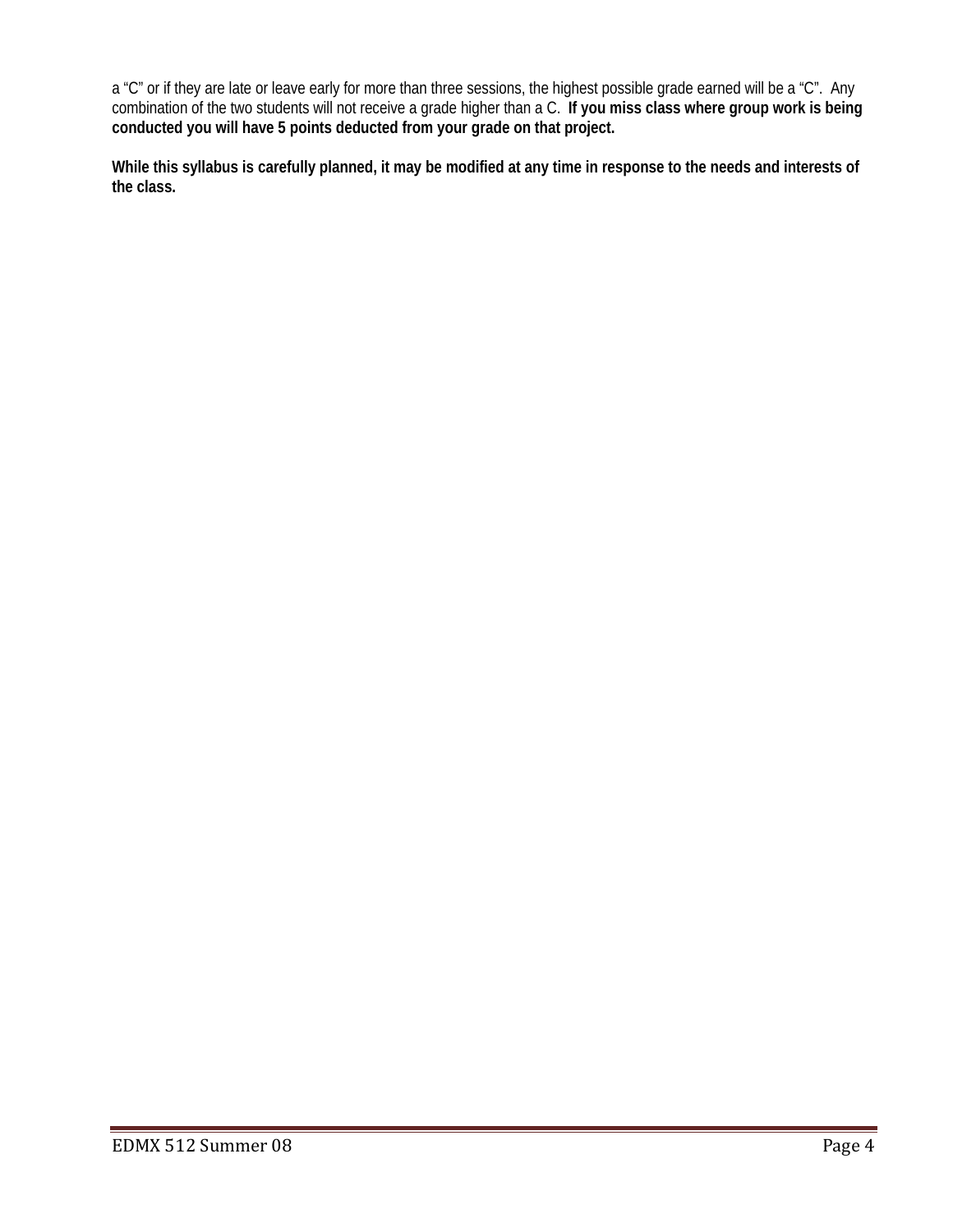# **CROSS-CULTURAL, LANGUAGE AND ACADEMIC DEVELOPMENT (CLAD) COMPETENCIES**

| PART 1: LANGUAGE STRUCTURE<br>AND FIRST- AND SECOND-LANGUAGE<br><b>DEVELOPMENT</b>                                                           | PART 2:<br>METHODOLOGY OF<br><b>BILINGUAL ENGLISH LANGUAGE</b><br>DEVELOPMENT, AND CONTENT                                              | <b>PART 3: CULTURE AND</b><br><b>CULTURAL DIVERSITY</b>                                                |
|----------------------------------------------------------------------------------------------------------------------------------------------|-----------------------------------------------------------------------------------------------------------------------------------------|--------------------------------------------------------------------------------------------------------|
| I. Language Structure and Use: Universals<br>and<br>Differences (including the structure of<br>English)                                      | <b>INSTRUCTION</b><br>I. Theories and Methods of Bilingual<br>Education                                                                 | I. The Nature of Culture                                                                               |
| A. The sound systems of language (phonology)                                                                                                 | A. Foundations                                                                                                                          | A. Definitions of culture                                                                              |
| B. Word formation (morphology)                                                                                                               | B. Organizational models: What works for<br>whom?                                                                                       | <b>B.</b> Perceptions of culture                                                                       |
| C. Syntax                                                                                                                                    | C. Instructional strategies                                                                                                             | Intragroup differences (e.g.,<br>C.<br>ethnicity, race, generations,<br>and micro-cultures)            |
| D. Word meaning (semantics)                                                                                                                  | II. Theories and Methods for Instruction<br>In and Through English                                                                      | D. Physical geography and its<br>effects on culture                                                    |
| E. Language in context                                                                                                                       | Teacher delivery for both English<br>А.<br>language development and content<br>instruction                                              | E. Cultural congruence                                                                                 |
| F. Written discourse                                                                                                                         | Approaches with a focus on English<br>В.<br>language development                                                                        | II. Manifestations of Culture:<br><b>Learning About Students</b>                                       |
| G. Oral discourse                                                                                                                            | C. Approaches with a focus on content<br>area instruction (specially designed<br>delivered<br>instruction<br>academic<br>in<br>English) | A. What teachers should learn<br>about their students                                                  |
| H. Nonverbal communication                                                                                                                   | D. Working with paraprofessionals                                                                                                       | <b>B.</b> How teachers can learn about<br>their students                                               |
| II. Theories and Factors in First- and<br>Second-<br>Language Development                                                                    | III. Language and Content Area<br><b>Assessment</b>                                                                                     | C. How teachers can use what<br>they learn about their students<br>(culturally-responsive<br>pedagogy) |
| A. Historical and current theories and models of<br>language analysis that have implications for<br>second-language development and pedagogy | A. Purpose                                                                                                                              | III. Cultural Contact                                                                                  |
| Psychological factors affecting first- and   B. Methods<br>В.<br>second-language development                                                 |                                                                                                                                         | A. Concepts of cultural contact                                                                        |
| Socio-cultural factors affecting first- and<br>C.<br>second-language development                                                             | C. State mandates                                                                                                                       | individual<br>cultural<br><b>Stages</b><br>0f<br>contact                                               |
| Pedagogical factors affecting first- and<br>D.<br>second-language development                                                                | D. Limitations of assessment                                                                                                            | C. The dynamics of prejudice                                                                           |
| E. Political factors affecting first- and second-<br>language development                                                                    | E. Technical concepts                                                                                                                   | D. Strategies for conflict resolution                                                                  |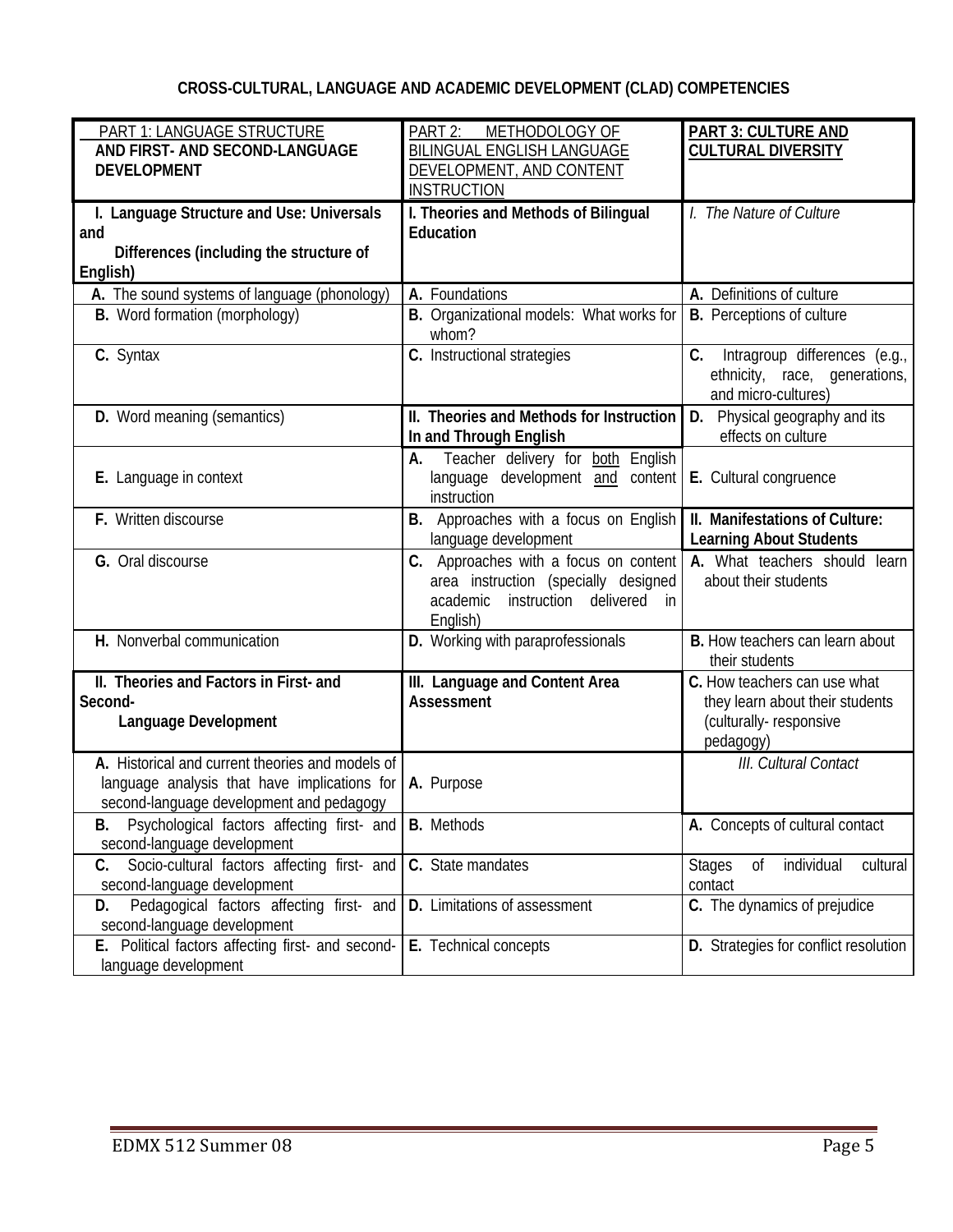#### **Philosophy Statement/Letter Application/Resume 10 points**

Learner Objectives: Refinement of a personal philosophy of teaching and creation of letter of application and resume.

Assessment: Word processed philosophy of teaching, letter of introduction, and resume.

| Resource(s):   | Title and necessary information:                                                                                                                                                                                                                                                                                                                                                   |
|----------------|------------------------------------------------------------------------------------------------------------------------------------------------------------------------------------------------------------------------------------------------------------------------------------------------------------------------------------------------------------------------------------|
| Textbook/pages | Grant, C. & Gillette, M. (2006). Learning to Teach Everyone's Children. Equity, Empowerment,<br>and Education that is Multicultural. Australia: Thomson Wadsworth. ISBN #0-534-64467-8<br>Chs. $2 & 8$<br>Villa, R. A. & Thousand, J. S. (1995). Creating an inclusive school. Alexandria, VA: Association for<br>Supervision and Curriculum Development.<br>Chapters 1, 2, 3, & 7 |

## **Task Guidelines for Philosophy Statement to be used for TaskStream: 5 Points**

## **Your educational philosophy**

Identify you educational philosophy and describe what you believe about students as learners, the learning process, assessment, families as partners and how to meet student needs.

#### **Your instructional approach**

Describe the first and second language and special education challenges you anticipate the students in this class will face. In your response, reference theories of first and second language, inclusion strategies, and literacy development. Discuss your instructional approach, including differentiation for students with special needs and English Language Learners.

## **Your management approach**

Describe how you will create a supportive and positive learning environment for this diverse population of students to promote educational equity and positive intercultural relationships within the classroom and specify why these practices contribute to the creation of a democratic and active learning classroom.

Describe your primary methods, approaches, and strategies and how you organize instruction to promote educational equity and positive intercultural relationships within the classroom and specify why these practices contribute to the creation of a democratic and engaging classroom. Use your personal experiences as an observer or student teacher to support your beliefs.

#### **Citations from at least two sources**

Honor work of others within paragraph writing:

**Example:** "One of the most valuable components I try to implement from Alfie Kohn's *Beyond Discipline* (1996) is his belief that individuals misbehave when their basic needs have not been met."

#### **Letter of Introduction 2.5 points**

Tell the reader what you will be addressing in this letter. Make sure you identify what educational philosophy, management approach, and instructional strategies frame your teaching practice.

- Contextually describe the student populations you are prepared to teach (culture, language, gender, ability, and social economic status). You can refer to district, school and classroom experiences.
- How do your philosophy, management, and instructional approach create a democratic and socially just classroom?
- Why are you a strong candidate for this position?
- Why are you interested in this job?

**Resume 2.5 points**

Include a professional resume addressing your education and teaching experiences.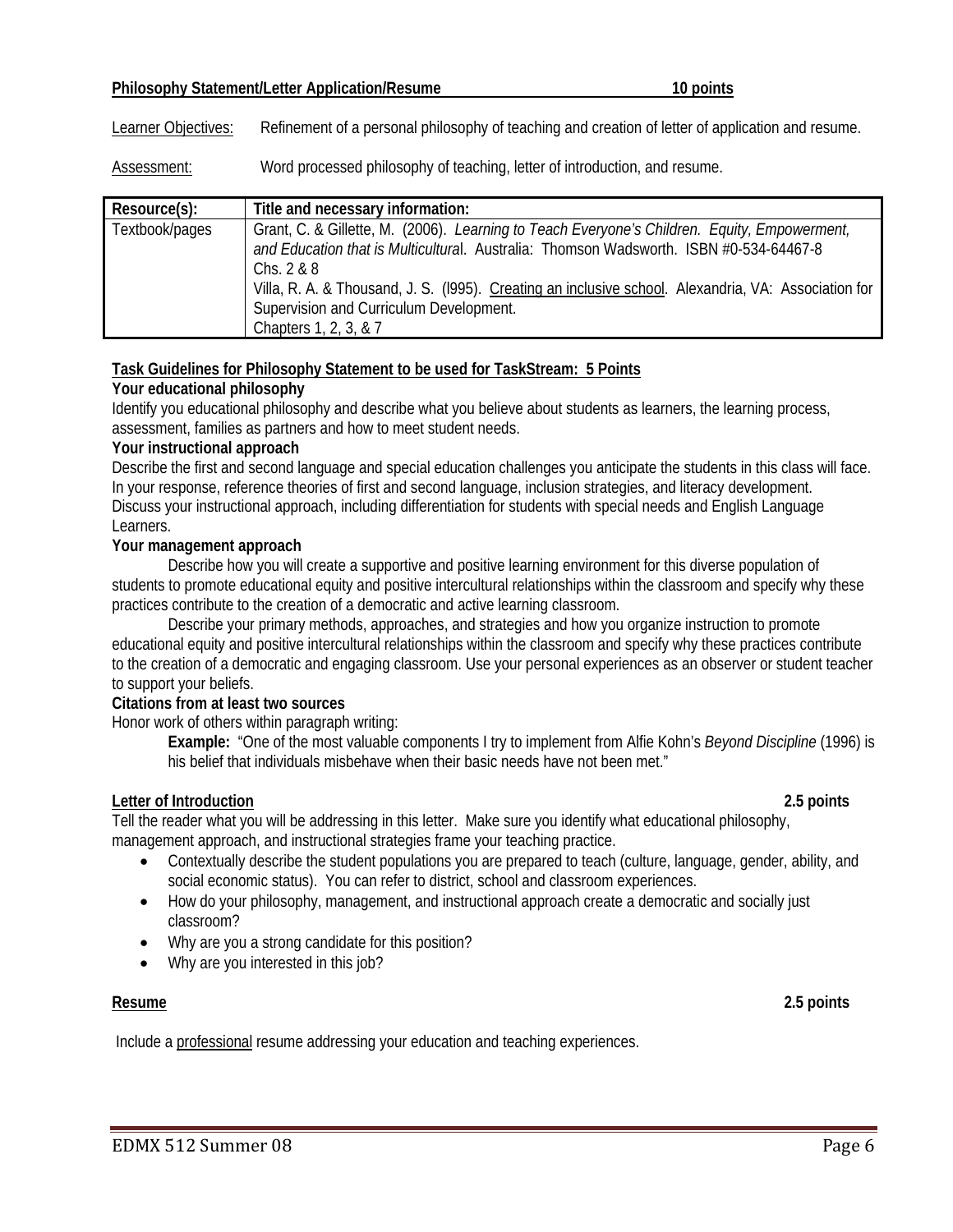|                     | $1.90110101$ princes opiny. $0.101100$ |                           |                              |                        |               |
|---------------------|----------------------------------------|---------------------------|------------------------------|------------------------|---------------|
|                     | Does Not Meet                          | <b>Beginning to Meet</b>  | Approaching                  | <b>Meets</b>           | Total         |
| <b>Elements</b>     | <b>Expectations</b>                    | <b>Expectations</b>       | <b>Expectations</b>          | <b>Expectations</b>    | <b>Points</b> |
|                     |                                        | (1.5)                     |                              | (2.5)                  |               |
| Philosophical       | <b>Minimal</b>                         | Philosophy statements     | Statements of philosophy     | Clearly stated         |               |
| beliefs regarding   | assignment                             | are generally without a   | that are not clearly related | philosophy based on    |               |
| curriculum and      | submitted;                             | clear connection with     | to curriculum, learning,     | curriculum, learning,  |               |
| instruction based   | assignment                             | curriculum, and learning  | assessment, and instruction  | assessment, and        |               |
| on knowledge and    | submitted after                        | without all students      | in regards to individual     | instruction in regards |               |
| personal beliefs.   | agreed upon                            | needs being addressed     | students needs addressed     | to individual students |               |
|                     | due date                               | with no relationship to   | with little relationship to  | needs addressed        |               |
|                     |                                        | knowledge and personal    | knowledge and personal       | based on knowledge     |               |
|                     |                                        | understanding.            | understanding.               | and personal           |               |
|                     |                                        |                           |                              | understanding.         |               |
| Management and      | <b>Minimal</b>                         | Management of students    | Management of students is    | Management of          |               |
| engaging students   | assignment                             | is clear with some        | clear and some individual    | students clearly is    |               |
| in their learning,  | submitted;                             | understanding of          | student learning and         | related to individual  |               |
| based on            | assignment                             | engagement based on       | strategies that engage       | student learning using |               |
| knowledge and       | submitted after                        | individual students needs | students based on            | strategies that engage |               |
| personal beliefs    | agreed upon                            | with knowledge and        | knowledge and personal       | students based on      |               |
|                     | due date                               | personal understanding.   | understanding.               | knowledge and          |               |
|                     |                                        |                           |                              | personal               |               |
|                     |                                        |                           |                              | understanding.         |               |
| <b>Total Points</b> |                                        |                           |                              |                        |               |

## **Rubric for philosophy: 5 Points**

## **Letter of introduction: 2.5 Points**

| <b>Elements</b>        | Beginning to meet 1 point                                                                        | Approaching 1.5 point                                                                                                                     | Meets 2.5 points                                                                                                                                                                        | <b>Points</b> |
|------------------------|--------------------------------------------------------------------------------------------------|-------------------------------------------------------------------------------------------------------------------------------------------|-----------------------------------------------------------------------------------------------------------------------------------------------------------------------------------------|---------------|
| Letter of introduction | Educational philosophy,<br>curriculum, instruction, and<br>classroom management is<br>addressed. | Educational philosophy,<br>curriculum, instruction, and<br>classroom management is<br>addressed with a connection<br>to personal beliefs. | Educational philosophy,<br>curriculum, instruction,<br>and classroom<br>management is<br>addressed with clear<br>professional beliefs in<br>concise manner with clear<br>understanding. |               |
| <b>Total Points</b>    |                                                                                                  |                                                                                                                                           |                                                                                                                                                                                         |               |

## **Resume: 2.5 points**

| <b>Elements</b>     | Beginning to meet 1 point                             | Approaching 1.5 point                                                      | Meets 2.5 points                                                                                                  | <b>Points</b> |
|---------------------|-------------------------------------------------------|----------------------------------------------------------------------------|-------------------------------------------------------------------------------------------------------------------|---------------|
| Resume              | Addresses experiences in<br>relationship to teaching. | Addresses experiences in<br>relationship to teaching with<br>explanations. | Addresses experiences in<br>relationship to teaching<br>with explanations for<br>understanding that are<br>clear. |               |
| <b>Total Points</b> |                                                       |                                                                            |                                                                                                                   |               |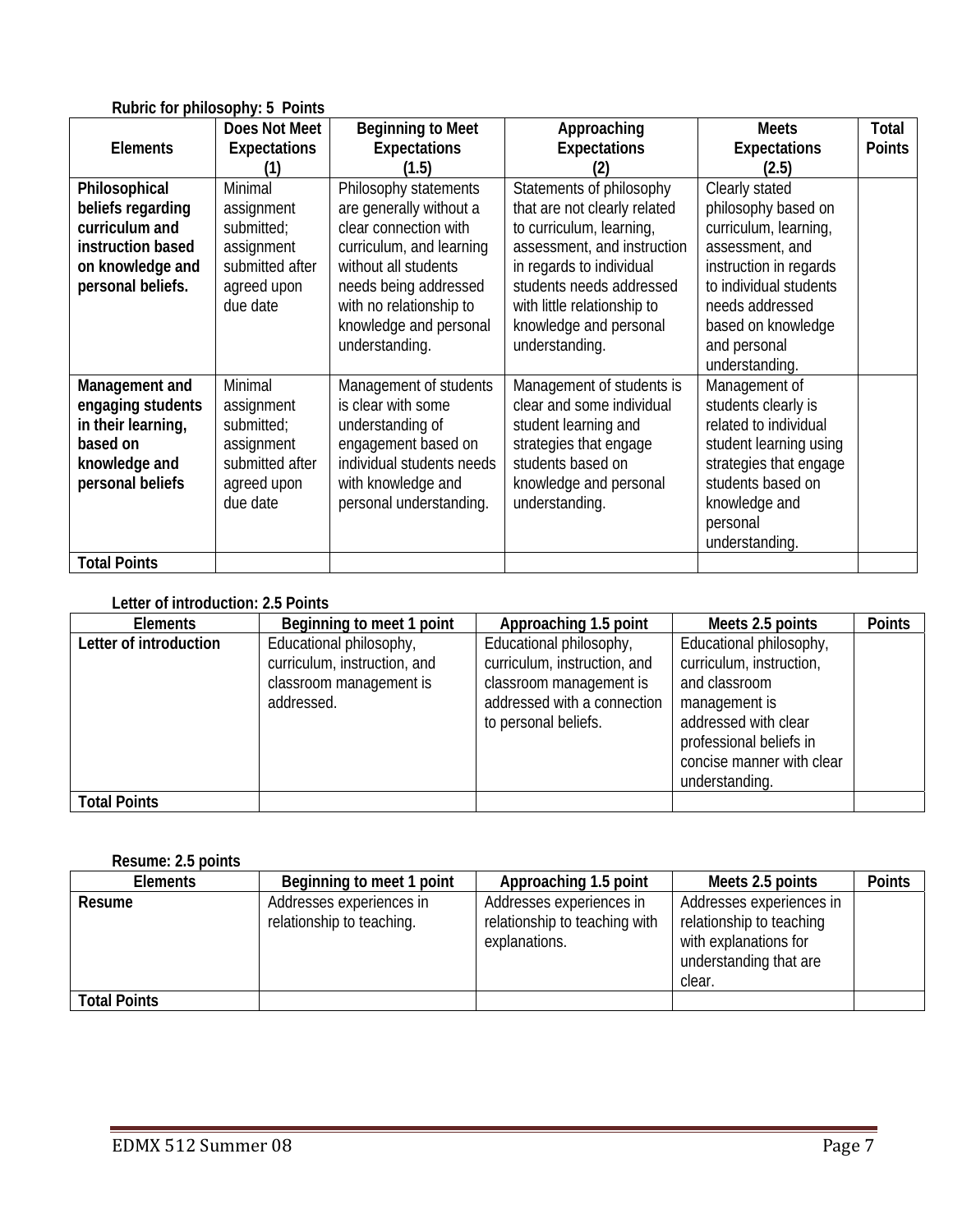| <b>Disability Matrix</b>   | 10 Points                                                                                                                                                                                                          |
|----------------------------|--------------------------------------------------------------------------------------------------------------------------------------------------------------------------------------------------------------------|
| <b>Learner Objectives:</b> | Knowledge of U.S. special education disability categories, accompanying learner<br>characteristics, and needed supports for success in general education                                                           |
| Assessment:                | Students apply their knowledge of nondiscriminatory assessment, processes for making<br>a child eligible for special education, and the teacher's role in developing IEPs by<br>creating a matrix of disabilities. |
| Resource(s):               | Title and necessary information:                                                                                                                                                                                   |
| <b>Textbook</b>            | Turnbull, A., Turnbull, R., & Wehmeyer, M. L. (2007). Exceptional Lives. Special Education in<br>Today's Schools. (3rd ed.) Upper Saddle River, NJ. Pearson Education, Inc. ISBN # 0-13-<br>170869-4               |

## **Task Guidelines for the Disability matrix**

Chs. 5-16

Students will work in small groups to apply their knowledge of the categories of disability recognized by the Individuals with Disabilities Education Act (IDEA)

Create a table or graphic organizer of the thirteen (13) special education disability categories. Your table must take the form of a word-processed table or an Excel chart, or any other organizational scheme that clearly illustrates each of the following seven dimensions:

- 1. The name of the handicapping condition
- 2. A brief description of the learning and/or social behaviors associated with the disability
- 3. One assessment appropriate to use to determine the presence or degree of the disability
- 4. One typical adaptation/modification in **curriculum, materials, goals (content)**

Internet sites Information regarding IDEA and 13 handicapping conditions

- 5. One typical adaptation/modification in **classroom environment (process)**
- 6. One typical adaptation/modification in **teaching practices (process)**
- 7. One typical adaptation/modification in **assessments** required of the student **(product)**

*13 Disability categories IDEA:* Autism, Deaf-blindness, Deafness, Emotional disturbance, Hearing impaired, Mental retardation, Multiple disabilities, Orthopedic impairment, Other health impaired, Specific learning disabilities, Speech and language impaired, Traumatic brain injury, Visual impairment including blindness.

#### **Disability Characteristics Matrix Expectations**

| Element                              | <b>Expectations</b>                                                                       |
|--------------------------------------|-------------------------------------------------------------------------------------------|
| Description of disability categories | Detailed description of characteristics, incidence, and educational implications for each |
| under IDEA                           | of the 13 categories                                                                      |
| Assessment                           | Detailed description of formal and informal assessment procedures used to determine       |
|                                      | presence/degree of disability.                                                            |
| <b>Curriculum Modification</b>       | Modification in content (curriculum, materials or goals) for each disability named        |
| <b>Classroom Environment</b>         | Modification in classroom environment for each disability named                           |
| Modification                         |                                                                                           |
| <b>Process Modification</b>          | Modification in teaching practice/process assessment for each disability named            |
| <b>Assessment Modification</b>       | Modification in learning product assessment for each disability named                     |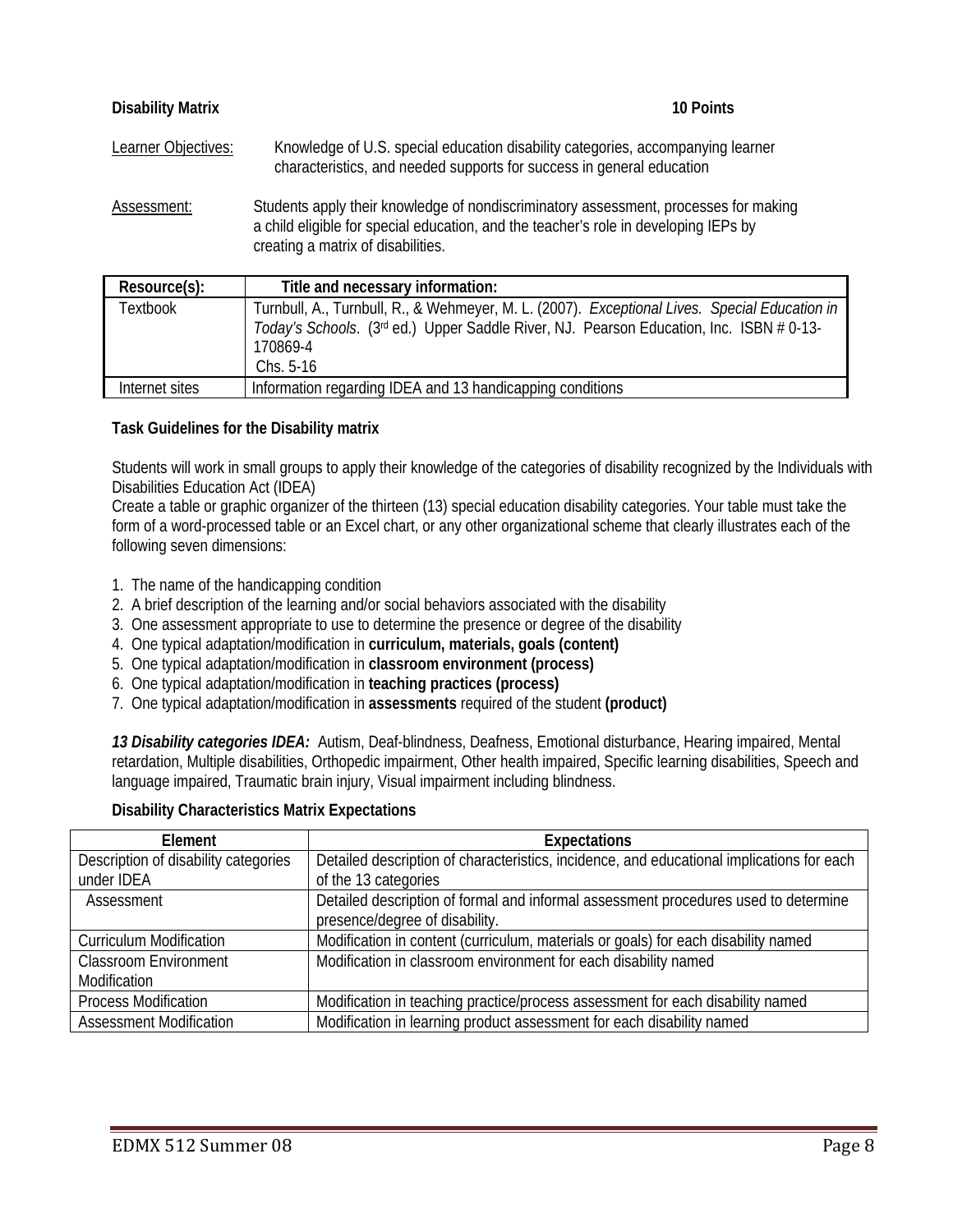# **Rubric for Disability Matrix**

| <b>Elements</b>                                                                                            | <b>Does Not Meet</b><br><b>Expectations</b>                                                                                                             | Beginning to meet<br><b>Expectations</b><br>(1.5)                                                                                                                                                     | Approaching<br><b>Expectations</b>                                                                                                                                                                                      | <b>Meets</b><br><b>Expectations</b><br>(2.5)                                                                                                                                                                                                          | <b>Total</b><br><b>Points</b> |
|------------------------------------------------------------------------------------------------------------|---------------------------------------------------------------------------------------------------------------------------------------------------------|-------------------------------------------------------------------------------------------------------------------------------------------------------------------------------------------------------|-------------------------------------------------------------------------------------------------------------------------------------------------------------------------------------------------------------------------|-------------------------------------------------------------------------------------------------------------------------------------------------------------------------------------------------------------------------------------------------------|-------------------------------|
| Description /<br>assessment                                                                                | No assignment<br>submitted;<br>assignment<br>submitted after<br>agreed upon due<br>date                                                                 | Identification of the<br>characteristics of all<br>13 categories with<br>named assessment<br>to determine degree<br>of disability.                                                                    | Description of the<br>characteristics of all 13<br>categories with<br>appropriate assessment<br>to determine degree of<br>disability.                                                                                   | Detailed description of<br>the characteristics of all<br>13 categories with<br>appropriate assessment<br>to determine degree of<br>disability; TPE posting.                                                                                           |                               |
| Curriculum and<br>classroom<br>environment<br><b>Modification</b><br><b>Process</b><br><b>Modification</b> | No assignment<br>submitted;<br>assignment<br>submitted after<br>agreed upon due<br>date<br>No assignment<br>submitted;<br>assignment<br>submitted after | Some curriculum and<br>materials identified<br>with little classroom<br>modifications to<br>assist the student.<br>Little use of teaching<br>practices aligned with<br>the handicapping<br>condition. | Statement of curriculum<br>and materials for each<br>handicapping conditions<br>with some identified<br>classroom<br>modifications.<br>Some use of teaching<br>practices aligned with<br>the handicapping<br>condition. | Appropriate curriculum,<br>materials, and goals for<br>each disability with<br>appropriate classroom<br>environment for<br>individual students.<br>Appropriate teaching<br>practices that assist the<br>handicapping condition.<br>Use of appropriate |                               |
|                                                                                                            | agreed upon due<br>date                                                                                                                                 | Assessments are not<br>aligned with teaching<br>practices.                                                                                                                                            | Assessments that are<br>not fully aligned with the<br>teaching practices.                                                                                                                                               | assessments directly<br>related to teaching<br>practices.                                                                                                                                                                                             |                               |
| <b>Assessment</b><br>Modification                                                                          | No assignment<br>submitted;<br>assignment<br>submitted after<br>agreed upon due<br>date                                                                 | Assessments are not<br>directly related to the<br>material and not<br>modified to meet the<br>students' needs.                                                                                        | Some assessments are<br>modified to meet the<br>handicapping condition<br>with little connection to<br>the materials taught.                                                                                            | All assessments are<br>modified and<br>appropriately connected<br>to the materials taught.                                                                                                                                                            |                               |
| <b>Total Points</b>                                                                                        |                                                                                                                                                         |                                                                                                                                                                                                       |                                                                                                                                                                                                                         |                                                                                                                                                                                                                                                       |                               |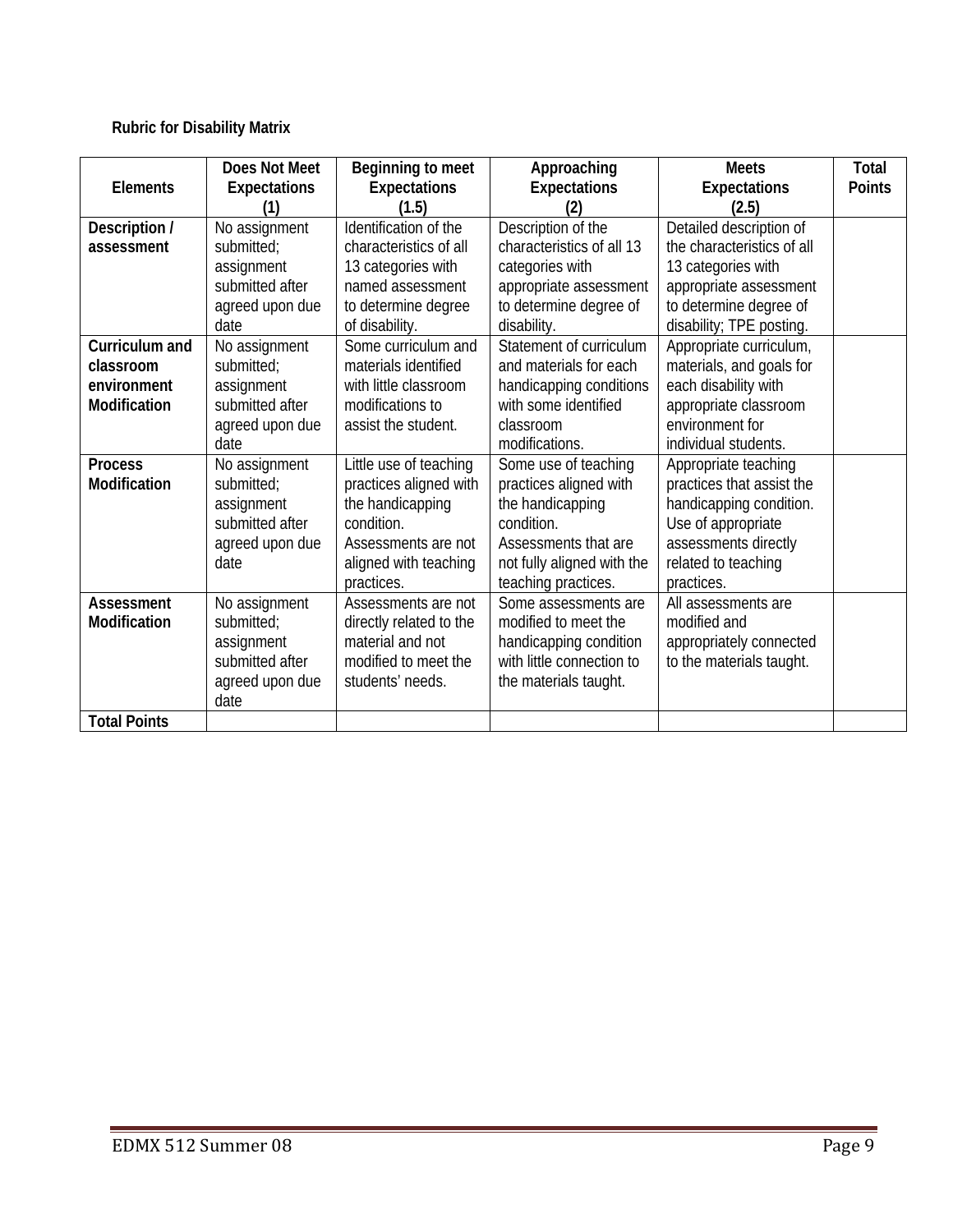#### Chapter Presentation (matrix) **Points: 15**

**Learner Objectives:** Through lesson preparation and presentation determine the most important parts of the chapters to complete the special education matrix information.

**Assessment:** Working in a small group of students you will be assigned one of the chapters to present to the class. Your group can break down the material in any form to teach the class the material necessary to complete the matrix. One item that must be included in each presentation is some technology integration.

| Resources         | Title and necessary information:                                                                                            |
|-------------------|-----------------------------------------------------------------------------------------------------------------------------|
| Textbook/chapters | Turnbull, A., Turnbull, R., & Wehmeyer, M. L. (2007). Exceptional Lives. Special                                            |
|                   | <i>Education in Today's Schools.</i> $(3^{rd}$ ed.) Upper Saddle River, NJ. Pearson Education, Inc.<br>ISBN # 0-13-170869-4 |
|                   |                                                                                                                             |
|                   | Chapter 5-16                                                                                                                |
| Internet Site(s)  | Tomlinson, Carol Ann. (1999). The Differentiated Classroom: Responding to the needs of all                                  |
|                   | learners. Alexandria, VA: Association for Supervision and Curriculum Development. ISBN #0-                                  |
|                   | 87120-342-1 (Available free through CSUSM ebooks library.)                                                                  |

#### **Prerequisite skills:**

Work in your group design a lesson to present to the class to teach the text material to complete the matrix.

Use the Lesson Design you learned to guide the development of your presentation.

You will be required to demonstrate how your group has modified the material to teach and assess the different learners. Lesson must include:

- Outline of presentation
- Methods for checking for understanding to ensure completion of the matrix
- The presentation will be 15-20 minutes
- **This must be an engaging lesson and not reading a power point. Use your knowledge of direct instruction to develop this lesson.**

|  |  | <b>Rubric: Presentation 10 Points</b> |  |
|--|--|---------------------------------------|--|
|--|--|---------------------------------------|--|

| <b>Elements</b>               | Beginning to Meet 2 point               | Meets 3 points                            | <b>Points</b> |
|-------------------------------|-----------------------------------------|-------------------------------------------|---------------|
| Outline                       | Some components of the disability with  | Clear understanding of the components     |               |
|                               | some completion of the matrix.          | of the disability to complete the matrix. |               |
| Modification of the           | Some understanding of the academic      | Clear understanding of the academic       |               |
| content                       | needs learners in our class and         | needs of the learners in our class and    |               |
|                               | methods for modifying the required      | methods for modifying the required        |               |
|                               | content material.                       | content material.                         |               |
| Modification of the           | Some knowledge and understanding of     | Strong knowledge and understanding of     |               |
| process                       | strategies for differentiating the      | strategies for differentiating the        |               |
|                               | instructional process.                  | instructional process.                    |               |
| Assessment for different      | Some understanding of connecting the    | Clear understanding of how to connect     |               |
| learners (product)            | lesson plan, student learning and       | the lesson plan with student learning and |               |
|                               | assessments. (no continuous checking    | the assessment. (continuous checking      |               |
|                               | for understanding)                      | for understanding)                        |               |
| <b>Technology integration</b> | Some understanding of the effective     | A clear understanding of the effective    |               |
| within the lesson             | integration of technology into a lesson | integration of technology into a lesson   |               |
|                               | plan                                    | plan                                      |               |
| <b>Total Points</b>           |                                         |                                           |               |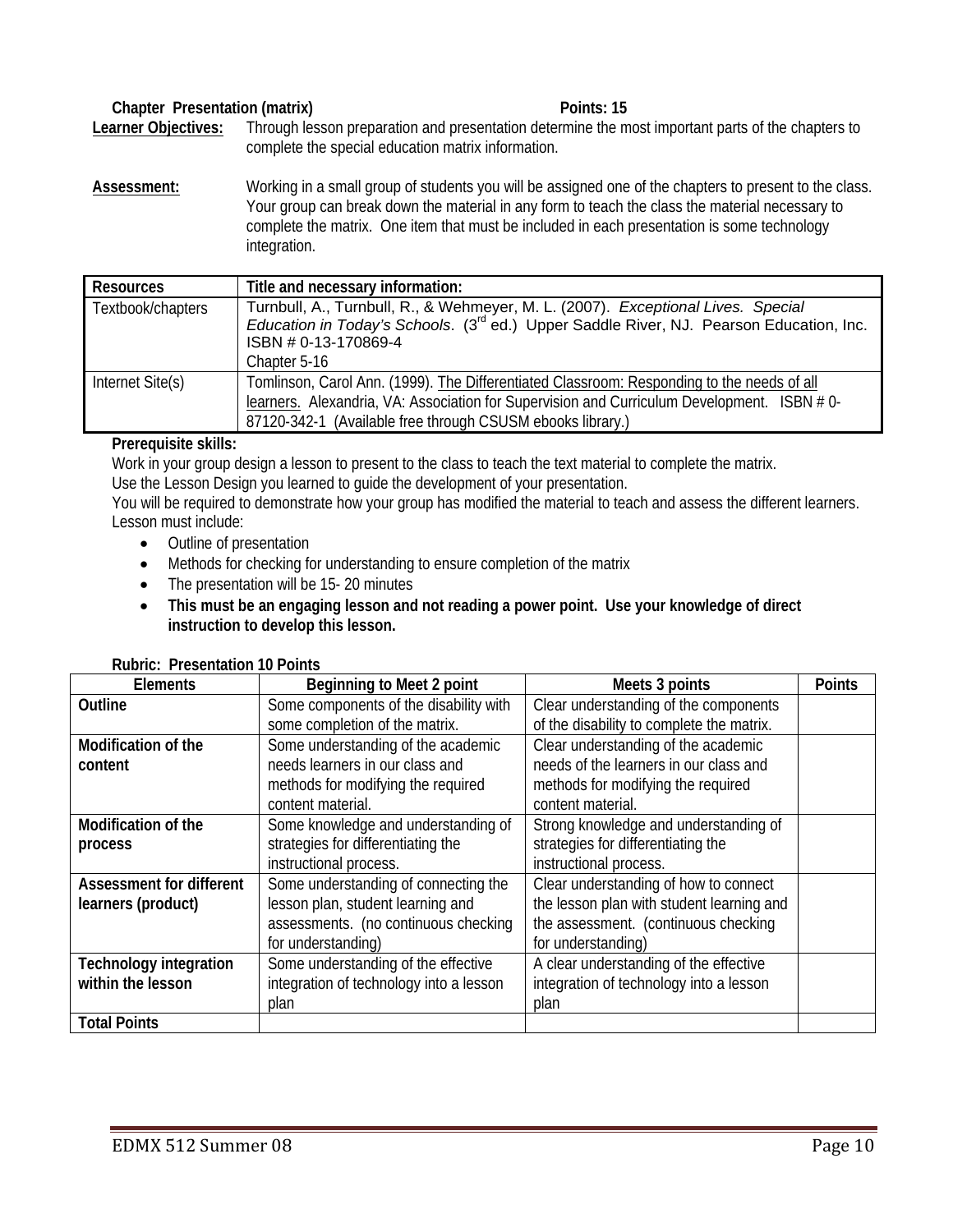**Learner Outcomes:** Knowledge of nondiscriminatory assessment processes for making a child eligible for special education, and the teacher's role in developing IEP's. To gain insight and understanding of the roles and responsibilities of the regular education and special education teacher in the IEP processes.

**Assessment:** Students apply their knowledge of nondiscriminatory assessment, processes for appropriate placement of a child eligible for special education, and the teacher's role in developing IEP by attending an IEP meeting to determine:

- 1) A resource list of the special education and related services personnel in the school and in the school district upon whom they can call.
- 2) Team's communication and problem solving appropriate and the parents role in part of the solutions
- 3) Evaluating the assessment process in their school relative to assessment team member responsibilities, identifying leanings about the school's assessment processes and identification of parents understanding suggestions for improvement, if appropriate.
- 4) Evaluating an IEP meeting in terms of team communication, creative problem solving, and family centeredness.
- 5) The evaluation of the role of the classroom teacher.
- 6) Any improvements in the process observed based on what was learned in class.

| Resource(s):     | Title and necessary information:                                                                                                                                                                                                                                                                                                                                                                                                                                                                                                                                                                                                                                                                                                                                                                                                                                                     |  |  |  |
|------------------|--------------------------------------------------------------------------------------------------------------------------------------------------------------------------------------------------------------------------------------------------------------------------------------------------------------------------------------------------------------------------------------------------------------------------------------------------------------------------------------------------------------------------------------------------------------------------------------------------------------------------------------------------------------------------------------------------------------------------------------------------------------------------------------------------------------------------------------------------------------------------------------|--|--|--|
| Textbook/pages   | Turnbull, A., Turnbull, R., & Wehmeyer, M. L. (2007). Exceptional Lives. Special Education in Today's<br>Schools. (3rd ed.) Upper Saddle River, NJ. Pearson Education, Inc. ISBN # 0-13-170869-4<br>Chs. 1, 2 & 5-16                                                                                                                                                                                                                                                                                                                                                                                                                                                                                                                                                                                                                                                                 |  |  |  |
|                  | Villa, R. A. & Thousand, J. S. (1995). Creating an inclusive school. Alexandria, VA: Association for<br>Supervision and Curriculum Development.<br>Chapters 1, 2, 3, 4 & 7                                                                                                                                                                                                                                                                                                                                                                                                                                                                                                                                                                                                                                                                                                           |  |  |  |
|                  | Gable, R.A. and Hendrickson, J.M. (2000). Teaching all the students: A mandate for educators. In J.S.                                                                                                                                                                                                                                                                                                                                                                                                                                                                                                                                                                                                                                                                                                                                                                                |  |  |  |
| Internet Site(s) | www.dssc.org/frc/frcl.htm<br>This Federal Resource Center for Special Education site provides general information about and news<br>pertaining to special education as well as special technical assistance information.<br>www.ed.gov/offices/OSERS/IDEA<br>This OSERS IDEA Home Page site provides a detailed explanation of IDEA.<br>www.pitsco.com/pitsco/specialed.html<br>This Pitsco's Launch site to special education resources links you to many useful special education and<br>disability related sites.<br>www.hood.edu/seri/serihome.htm<br>This Special Education Resources on the Internet site is a collection of internet-accessible information<br>resources of interest to those involved in fields related to special education.<br>www.preschoolfun.org<br>California Avenue School home page that links to NCCSE form that are used for the north county IEP. |  |  |  |

#### **Task Guidelines for the IEP Process**

Today's teachers will have students with identifiable disabilities in their classrooms. When the Student Study Team (SST) process is not satisfactory, a recommendation for the development of an Individual Education Program (IEP) may be the next step.

When interviewing the following should be addressed: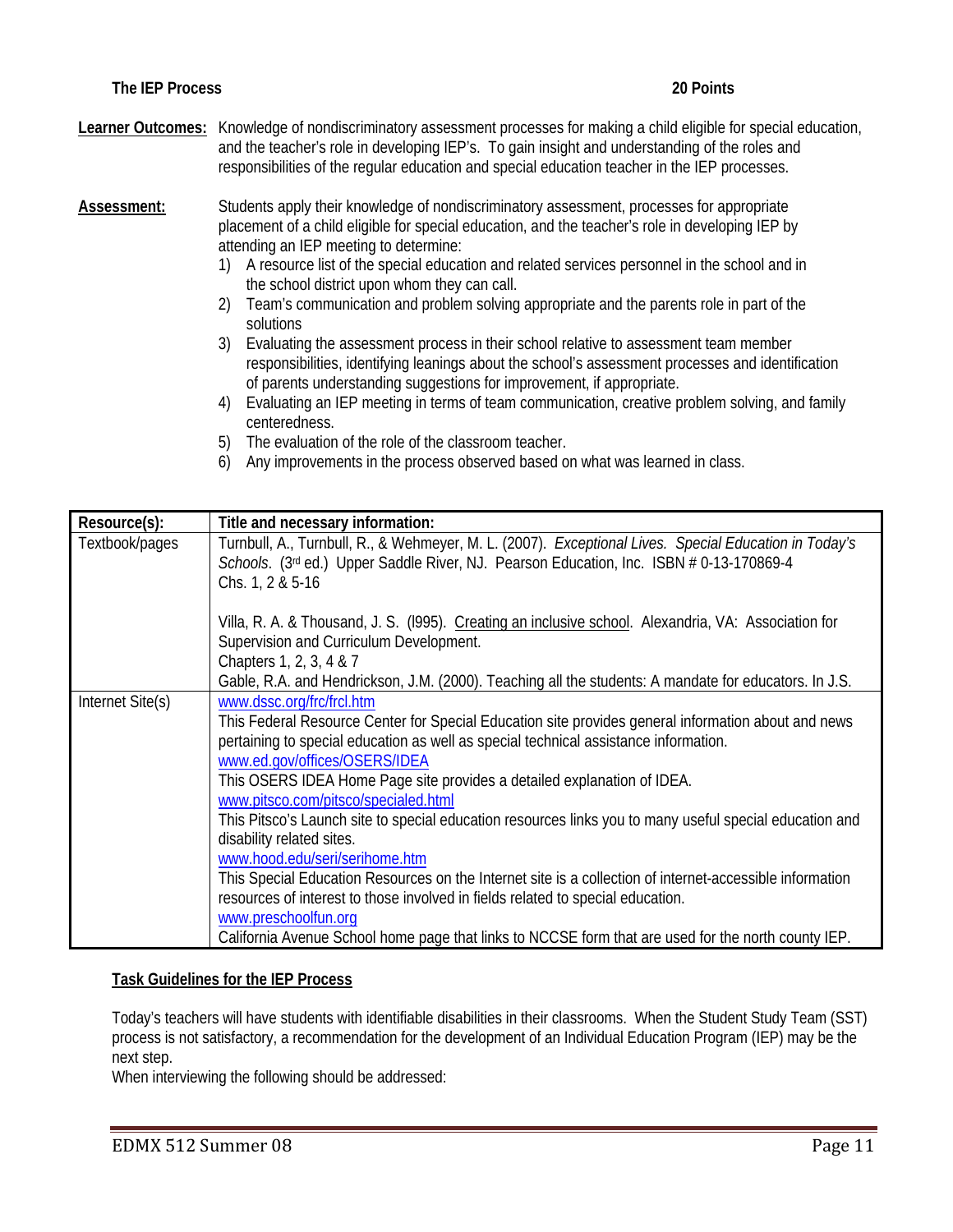- 1. Who are all of the special education and related service personnel who were called upon for support in the school and in the school district? If none should there have been additional resources that could have assisted with the process?
- 2. How does the school staff ensure that students receive nondiscriminatory evaluations and appropriate educational experiences?
- 3. Does the school's specific IEP meeting format address the following:
	- *Breadth of assessment*  More than one test must be used as the basis of evaluation Assess all areas related to the suspected disability
	- *Administration of assessment*  Select and administer nondiscriminatory racial and ethnic assessments Use trained personnel to administer assessments
	- *Timing of assessment*  Nondiscriminatory evaluation must occur before initial placement into or out of special education Reevaluation occurs every three years or more frequently, if conditions warrant or parents/guardians, or teacher request
	- *Parental/Guardian notification and consent*  Parents/guardians must be fully informed and consent to having their child assessed Consent for evaluation is not consent for placement into special education; separate consent is required for consent
	- Interpretation of assessment results must consider a variety of sources.
- 4. What does the school's specific IEP look like? Does it include and/or address the following:
	- The student's present level of educational performance, including how the disability affects the educational experience;
	- Measurable annual goals and short-term objectives;
	- The special education accommodations, related services, and other ways support will be provided to ensure the student's success;
	- The extent to which the student will participate with students who do not have disabilities in the general education and extracurricular activities;
	- Individual modifications if the student participates in standardized assessments, and explanation s for when the student does not participate in such assessments
	- The projected start date, frequency, location, and duration of modifications;
	- Brief discussion of how the student's progress towards annual goals will be assessed.

#### **In Class Interview Activities**

 While interviewing the member of the panels ask how the assessment process in the school ensures that each of the responsibilities of a student's evaluation team is fulfilled. Determine the role of the regular education teacher, facilitator, special education teacher, psychologist, and parent. Your team paper will include a comprehensive look at each team member's role in the IEP process. Your paper will include ways in which to optimize IEP team communication, regular education teacher's involvement, creative problem solving, and family centeredness based on your current knowledge.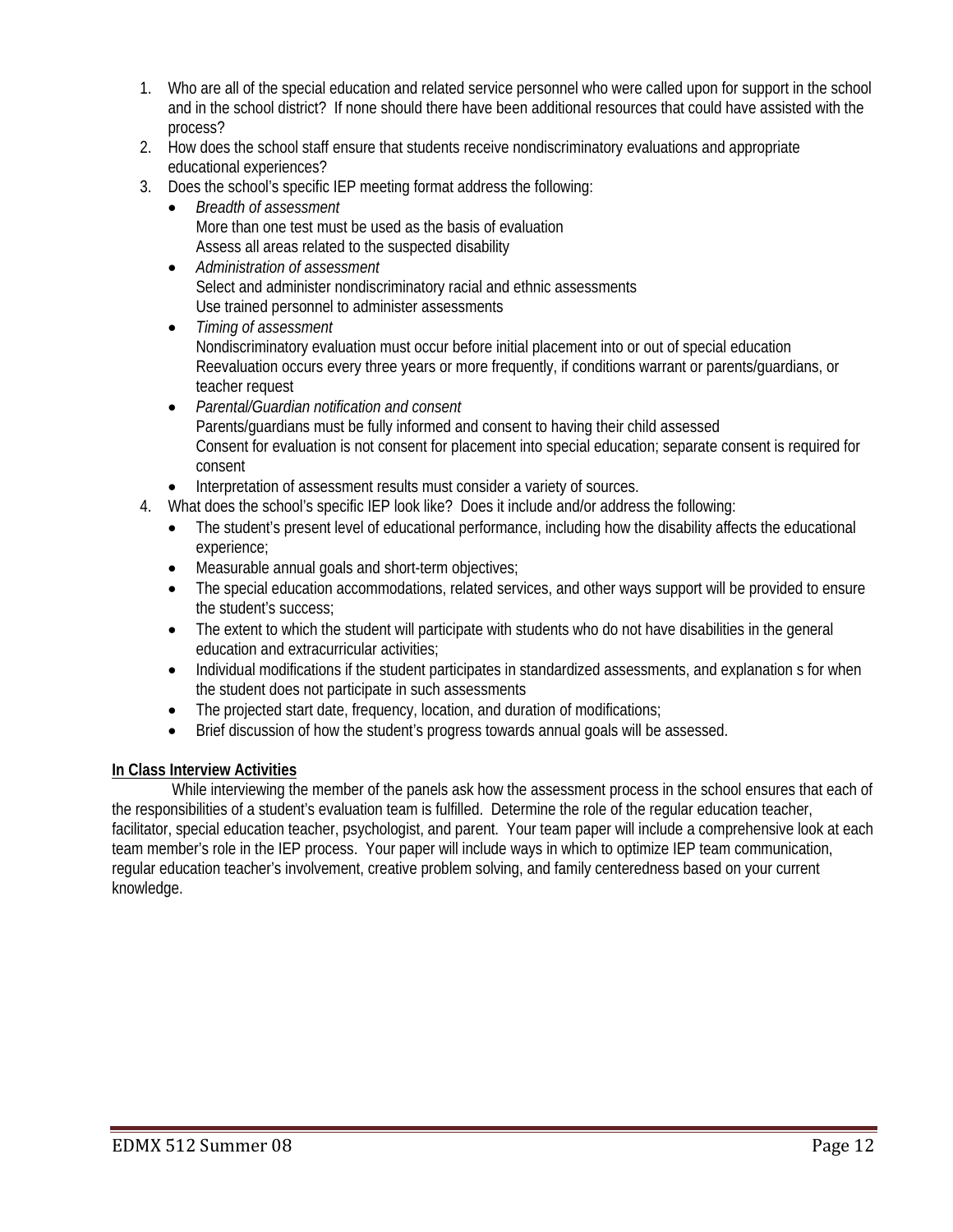| Rubric IEP: 20 Points     |                               |                              |                                  |               |  |
|---------------------------|-------------------------------|------------------------------|----------------------------------|---------------|--|
| <b>Elements</b>           | Beginning to meet 2           | Approaching 3 points         | Meets 5 points                   | <b>Points</b> |  |
|                           | points                        |                              |                                  |               |  |
| Understanding of the IEP  | Has some understanding of     | Understands the process.     | Understands the process.         |               |  |
| process                   | the process. Identifies the   | Knows the roles and          | Clearly defines the roles and    |               |  |
|                           | members of the team and       | responsibilities of the team | responsibilities of each         |               |  |
|                           | what they contributed to      | members. Some reflection     | member of the team and           |               |  |
|                           | the team. Little reflection   | on the effectiveness and     | reflects on their effectiveness. |               |  |
|                           | on the effectiveness and      | some improvement based       | Defends suggestions for          |               |  |
|                           | the improvement based on      | on the students needs.       | improvement based the            |               |  |
|                           | students needs.               |                              | student's needs.                 |               |  |
| Understanding             | Not clear about the           | Some understanding of the    | Discussion of assessment for     |               |  |
| assessment                | assessment process as it      | assessment used during the   | qualification based on the       |               |  |
|                           | relates to qualifying for     | IEP meeting. Some            | handicapping condition.          |               |  |
|                           | services.                     | understanding of the         | Makes a strong connection        |               |  |
|                           |                               | assessments as they relate   | between assessment and           |               |  |
|                           |                               | to qualifying for services.  | qualifying for services.         |               |  |
| Regular education         | Identifies the role of the    | Explains what the regular    | Identifies, reflects, and        |               |  |
| teachers responsibilities | regular education teacher     | education teacher's role in  | evaluates the regular            |               |  |
|                           | without providing reflection  | the meeting with some        | education teacher's role and     |               |  |
|                           | of their contributions.       | reflection and evaluation.   | contributions during the         |               |  |
|                           |                               |                              | meeting to assist the child and  |               |  |
|                           |                               |                              | team in making appropriate       |               |  |
|                           |                               |                              | decisions.                       |               |  |
| Parent involvement        | Understand the role of the    | Understands the role of the  | Has a clear understanding of     |               |  |
|                           | parent with little reflection | parent with some reflection  | the parent's role by assessing   |               |  |
|                           | and analysis of               | on ways to improve parent    | and reflecting on the parent     |               |  |
|                           | improvement.                  | involvement.                 | involvement. Able to provide     |               |  |
|                           |                               |                              | constructive analysis of         |               |  |
|                           |                               |                              | improvement of the parent        |               |  |
|                           |                               |                              | involvement.                     |               |  |
| <b>Total Points</b>       |                               |                              |                                  |               |  |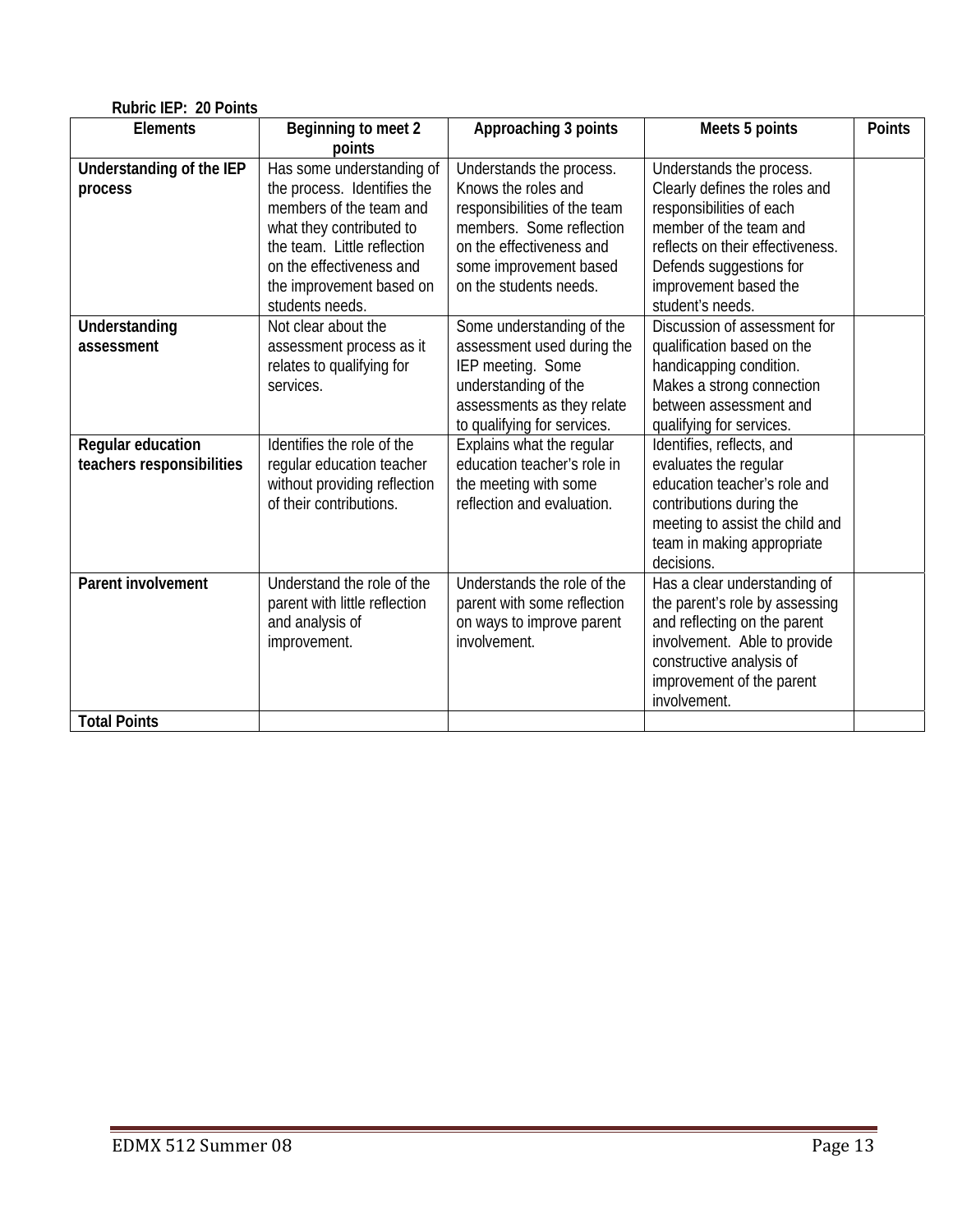**Learner Objectives:** In groups of 4 students will plan a one month long calendar for an elementary classroom.

**Assessment:** The student will write a one month plan for an elementary classroom that incorporates the following elements:

- select one content area
- Instructional strategies and student activities.
- resources

.

- assessments
- differentiation strategies
- technology for student use
- technology for teacher use in instruction

The calendar will integrate a schedule of events from "real" schools. The student will also write out plans for differentiated instruction and special needs instruction.

| <b>Resources</b>                                                                                                                                                                                                 | Title and necessary information:                                                                                                                                                                                                                                                                                                                                    |  |  |  |
|------------------------------------------------------------------------------------------------------------------------------------------------------------------------------------------------------------------|---------------------------------------------------------------------------------------------------------------------------------------------------------------------------------------------------------------------------------------------------------------------------------------------------------------------------------------------------------------------|--|--|--|
| Textbook/chapters                                                                                                                                                                                                | Grant, C. & Gillette, M. (2006). Learning to Teach Everyone's Children. Equity, Empowerment, and<br>Education that is Multicultural. Australia: Thomson Wadsworth. ISBN #0-534-64467-8<br>Ch.4                                                                                                                                                                      |  |  |  |
| Turnbull, A., Turnbull, R., & Wehmeyer, M. L. (2007). Exceptional Lives. Special Education in<br>Today's Schools. (3 <sup>rd</sup> ed.) Upper Saddle River, NJ. Pearson Education, Inc. ISBN # 0-13-170869-<br>4 |                                                                                                                                                                                                                                                                                                                                                                     |  |  |  |
|                                                                                                                                                                                                                  | Villa, Richard, & Thousand, Jacquelyn. (1995). Creating and inclusive school. Alexandria, VA: ASCD.<br>Chapters 6 & 7                                                                                                                                                                                                                                               |  |  |  |
|                                                                                                                                                                                                                  | Villa, Richard, & Thousand, Jacquelyn. (1995). Creating and inclusive school. Alexandria, VA: ASCD.<br>Chapters 6 & 7                                                                                                                                                                                                                                               |  |  |  |
| Internet Site(s)                                                                                                                                                                                                 | Tomlinson, Carol Ann. (1999). The Differentiated Classroom: Responding to the needs of all<br>learners. Alexandria, VA: Association for Supervision and Curriculum Development. ISBN # 0-<br>87120-342-1 (Available free through CSUSM ebooks library.)<br>ELD and grade level content standards - http://www.cde.ca.gov/re/pn/fd/documents/englangdev-<br>stnd.pdf |  |  |  |

**Prerequisite skills:** 

- Teacher candidates can create appropriate units of study with sequencing of unit.
- Teacher candidates are able to develop a schedule and course activities (instructional strategies, and student activities).
- Teacher candidates are able to create curriculum and instruction based on content, process, and product as define by Carol Ann Tomlinson (1999).
- Teacher candidates are able to use information about students' readiness range (skills, reading, thinking & information), learning profiles, interests, talents, and culture to differentiate curriculum and instruction (Tomlinson, 1999).
- Teacher candidates are able to identify strategies to meet the needs of
	- o Students learning English (including differentiation for Beginning, Intermediate, and Advanced levels)
	- o Regular education students.
	- o Special education students.
	- o Student that are accelerated learners (GATE)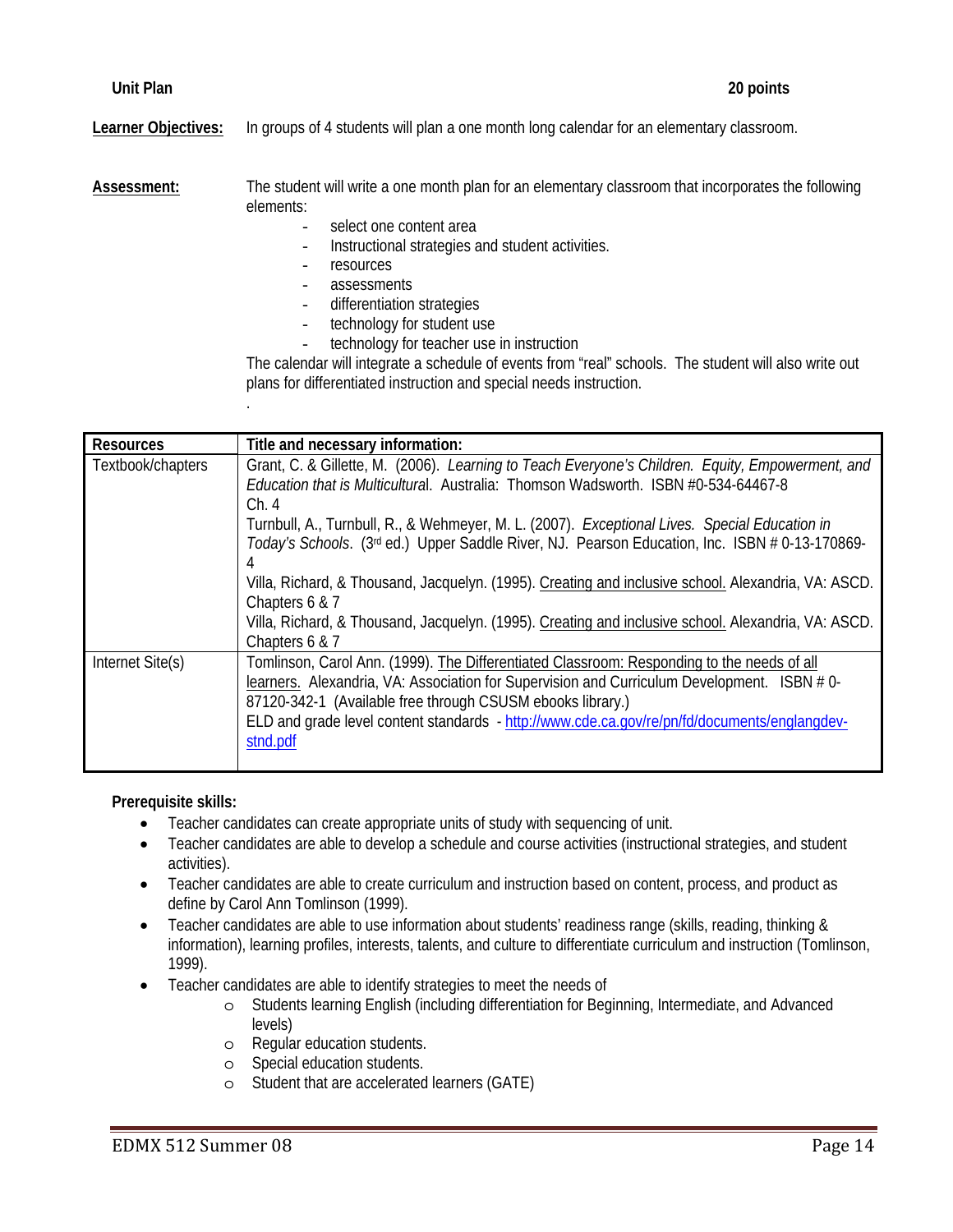#### **Task Guidelines for Unit Plan**

You will work with 4 people in your group.

Emphasis will be put language arts

Select a grade level.

Use a school calendar from a school to reference school activities, testing, teacher's manuals, and pacing guides.

Select content standards and use blue prints to address in the1 month plan.

You will write one month in depth to show your understanding of appropriate sequencing.

Review WebCT to find an example of a unit plan. This is to be used as a guide to create your own unit plan. This is just a guide to help your understanding of the finished product.

#### **Four Week Unit Plan Developmentally appropriate pedagogy**

#### **Contextual Information**

#### **Elements of the learning experience in a unit**

 Grade *Example: identify the grade level this plan will address*  Content Area *Example: Language Arts, Math, Social Studies, Science*  Subject Matter *Example: LA: reading, writing, etc., Math: number sense, algebraic functions, etc. Social Studies: specific area within the content standards, Science: life, physical etc.*

Time period for the learning experience *Example: 4 weeks*

#### **Teacher's dilemma**

Based on the previous unit of study write a brief scenario of possible challenges the learners may have had when presented with this unit based on the formative and summative assessments.

## **Assessment Plan**

*EXAMPLE: Days can be flexible due to where it is placed in the unit plan. Indicate the day in the top row for your unit plan.* 

|                             | DAY | <b>DAY</b> | DAY | <b>DAY</b> |
|-----------------------------|-----|------------|-----|------------|
| Goals assessed:             |     |            |     |            |
| Example: based on the       |     |            |     |            |
| content standards and       |     |            |     |            |
| learning goals              |     |            |     |            |
| <b>Type</b>                 |     |            |     |            |
| Example: describe why       |     |            |     |            |
| you are using the           |     |            |     |            |
| following: Prior            |     |            |     |            |
| knowledge (pre              |     |            |     |            |
| assessment), Formative      |     |            |     |            |
| (progress monitoring),      |     |            |     |            |
| Summative (final product).  |     |            |     |            |
| What type of assessment     |     |            |     |            |
| will be given quiz multiple |     |            |     |            |
| choice, exam from text,     |     |            |     |            |
| and other type of           |     |            |     |            |
| assessment.                 |     |            |     |            |
| Purpose                     |     |            |     |            |
| Example: reason for the     |     |            |     |            |
| assessment                  |     |            |     |            |
| Implementation              |     |            |     |            |
| Example: how the            |     |            |     |            |
| assessment will be          |     |            |     |            |
| conducted and corrected     |     |            |     |            |
| <b>Feedback strategies</b>  |     |            |     |            |
| Example: how students       |     |            |     |            |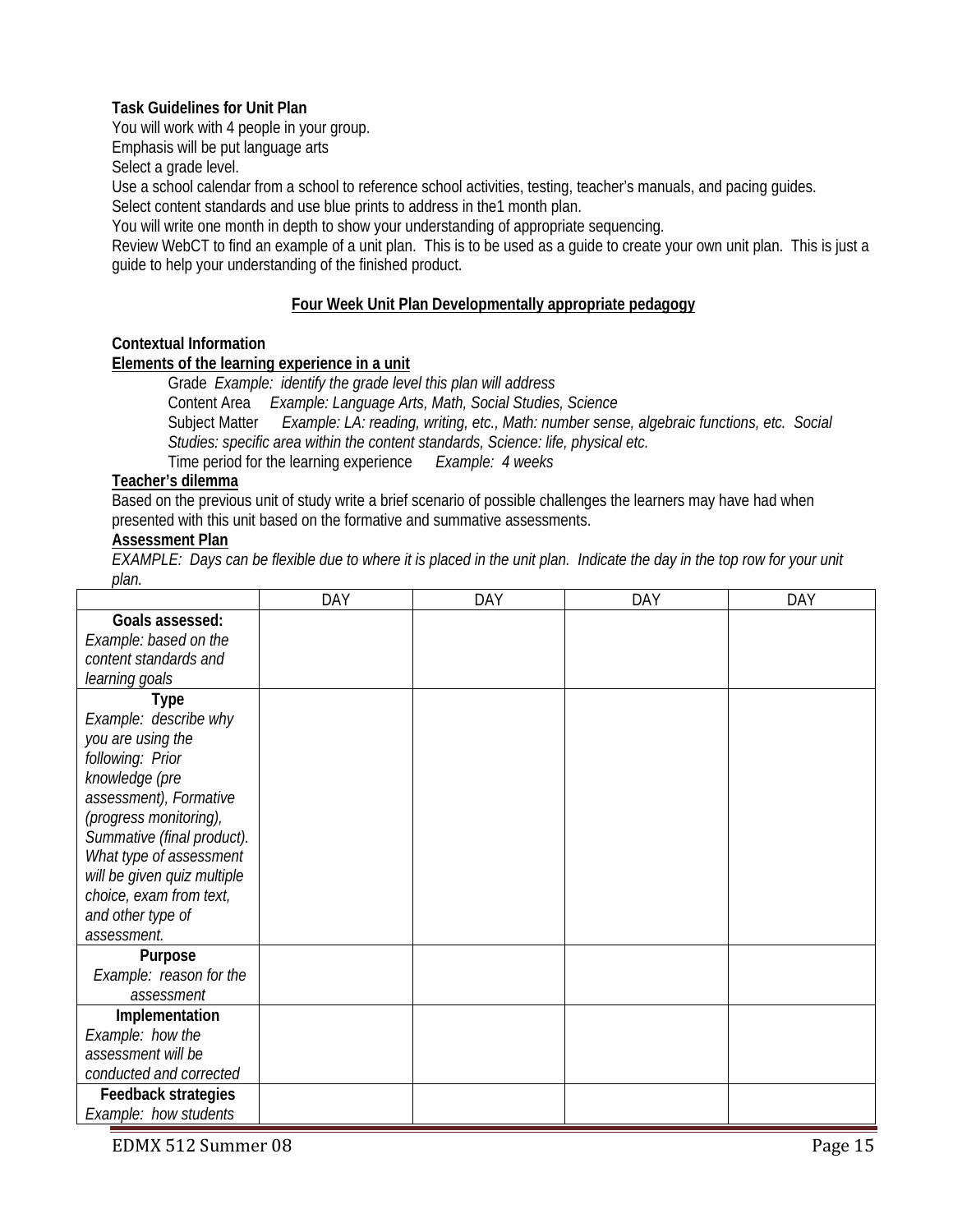| will be informed of          |  |  |
|------------------------------|--|--|
| successes and challenges     |  |  |
| Informing instruction        |  |  |
| Example: determine what      |  |  |
| material will need review    |  |  |
| for identified students, the |  |  |
| students who are near        |  |  |
| mastery and students who     |  |  |
| have learned the material    |  |  |
| and need extension.          |  |  |

#### **Reflection of assessment:**

| Identify one strength in the        |  |
|-------------------------------------|--|
| assessment plan and explain why     |  |
| it is a strength in relation to the |  |
| learning goals.                     |  |
| Identify one weakness in the        |  |
| assessment plan and explain why     |  |
| it is a weakness in relation to the |  |
| learning goals in this unit.        |  |

## **Additional assessment:**

*Example: project what additional assessments might be needed to determine mastery of the content standards and learning goals.*

#### **Write an additional assessment:**

*Example: You might have found this assessment in supplementary resources or teacher made. Write the additional assessment you would use to check student understanding.* 

**Additional assessment** 

Write your reasons why you feel this supplemental assessment would benefit student learning and improve your assessment plan by answering these reflective questions. *Example: Answer the reflective questions based on how you as the teacher might use these to improve the assessment plan.* 

| When in the plan would you use this assessment?               |  |
|---------------------------------------------------------------|--|
| Example: What days would you use this supplemental            |  |
| assessment to give you further information on the progress of |  |
| your students?                                                |  |
| What goals would be assessed by this assessment?              |  |
| Example: What additional information would you look for to    |  |
| ensure you have assessed the learning goals and content       |  |
| standards?                                                    |  |
| What type of assessment would it be?                          |  |
| Example: Formal or informal. Where did the assessment         |  |
| come from?                                                    |  |
| What would be the purpose of the assessment?                  |  |
| Example: Example: reason for the assessment and what          |  |
| knowledge and skills are acquired.                            |  |
| How would you implement the assessment?                       |  |
| Example: how the assessment will be conducted and             |  |
| corrected                                                     |  |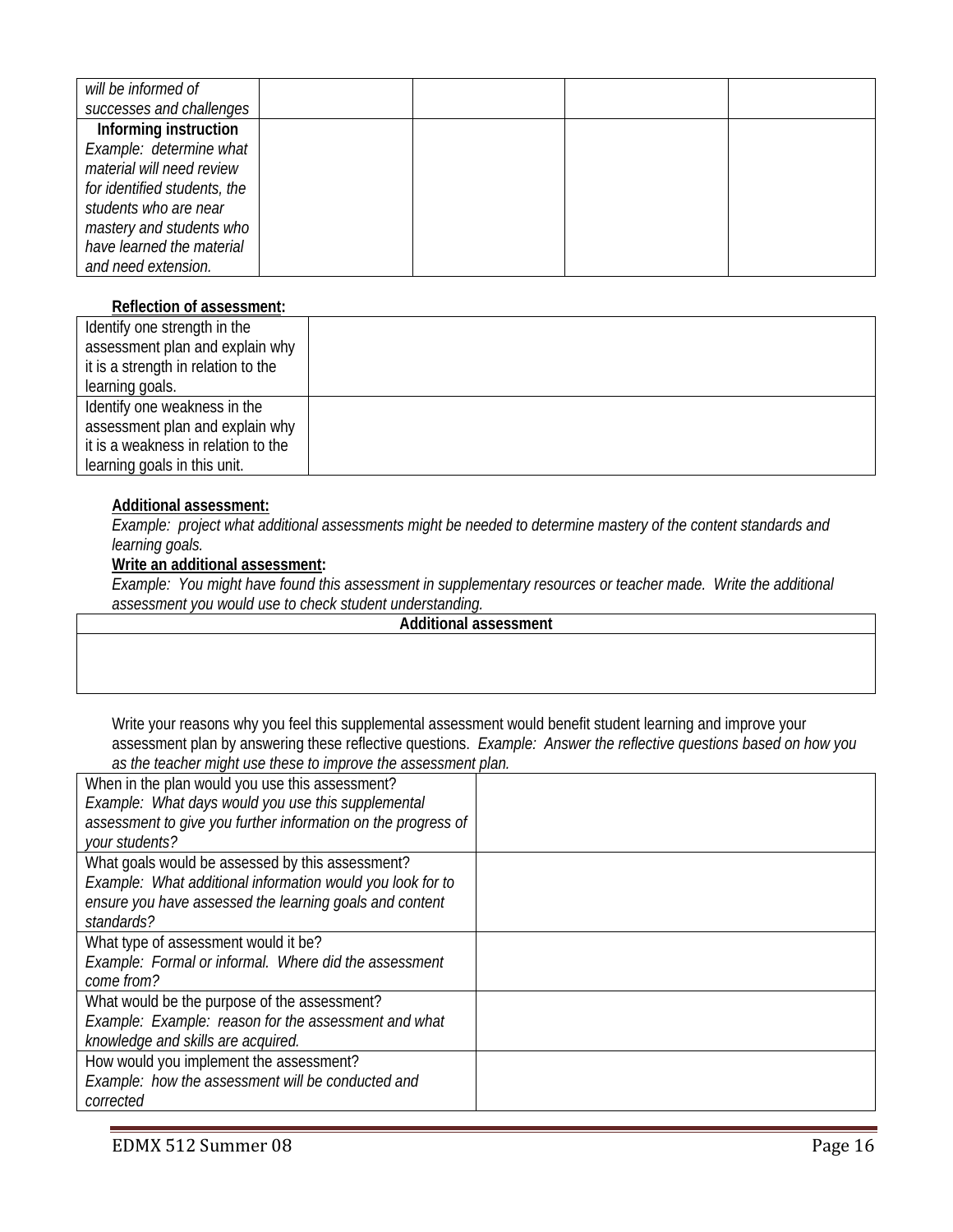| What feedback strategies would you use?<br>Example: How would you inform students of their successes<br>and challenges?                                                                                                                          |  |
|--------------------------------------------------------------------------------------------------------------------------------------------------------------------------------------------------------------------------------------------------|--|
| How would the results of the assessment inform instruction?<br>Example: determine what material will need review for<br>identified students, the students who are near mastery and<br>students who have learned the material and need extension. |  |

Explain how the additional assessment you described improves your assessment plan.

| Example: Address the teacher's dilemma and need for more |  |
|----------------------------------------------------------|--|
| information about what the students really know and      |  |
| understand. Determine what the possible misconceptions   |  |
| might be and the student progress toward achieving the   |  |
| learning goals.                                          |  |

## **LONG RANGE ONE MONTH PLAN BASED ON CONTENT STANDARDS**

Select one content area to complete the long range month plan using the template below.

| Content<br>area | Content<br>standards | <b>Resources (text</b><br>book & support<br>materials) | Instructional strategies | <b>Student activities</b> |
|-----------------|----------------------|--------------------------------------------------------|--------------------------|---------------------------|
|                 |                      |                                                        |                          |                           |
|                 |                      |                                                        |                          |                           |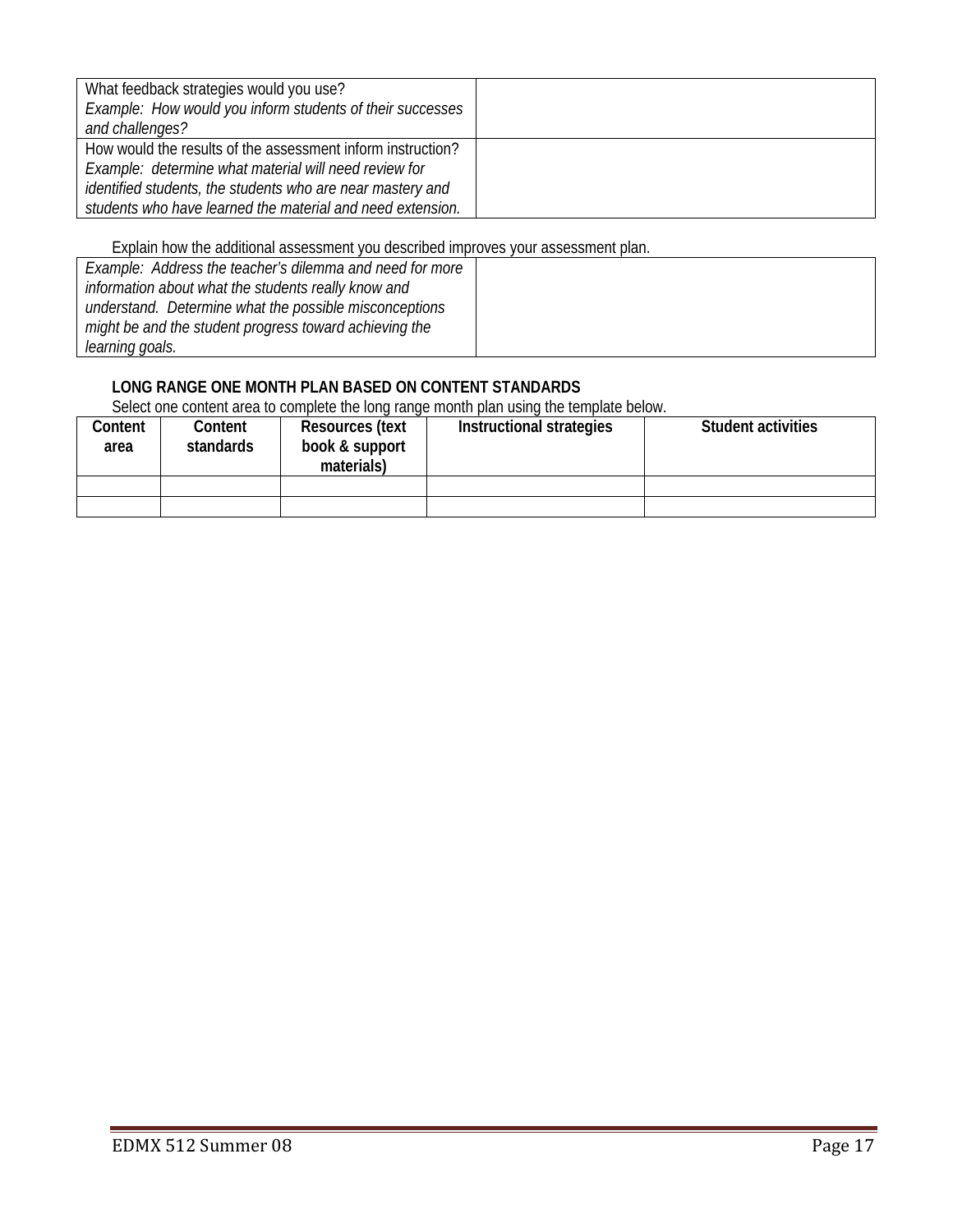| <b>RUBRIC UNIT PLAN</b>                                |                                                                                                                                                                                                                            |                                                                                                                                                                                                                               | <b>20 POINTS</b>                                                                                                                                                                                                                                      |                                                                                                                                                                                                                                                                                                                        |              |
|--------------------------------------------------------|----------------------------------------------------------------------------------------------------------------------------------------------------------------------------------------------------------------------------|-------------------------------------------------------------------------------------------------------------------------------------------------------------------------------------------------------------------------------|-------------------------------------------------------------------------------------------------------------------------------------------------------------------------------------------------------------------------------------------------------|------------------------------------------------------------------------------------------------------------------------------------------------------------------------------------------------------------------------------------------------------------------------------------------------------------------------|--------------|
| <b>ELEMENT</b>                                         | LEVEL 1=0-1 points                                                                                                                                                                                                         | LEVEL 2=2-3 points                                                                                                                                                                                                            | LEVEL $3=3-4$ points                                                                                                                                                                                                                                  | LEVEL $4 = 4.5$ points                                                                                                                                                                                                                                                                                                 | <b>TOTAL</b> |
| Content<br><b>Standards</b>                            | Appropriate grade<br>level content<br>standards are<br>missing. There is<br>little to no connection<br>to instructional<br>strategies and<br>student activities.                                                           | Content standards are<br>inconsistent with grade<br>level. There is minimal<br>connection to the<br>content standards.<br>Instructional strategies<br>and student activities<br>are weakly enforced.                          | Content standards are<br>relevant to grade level.<br>Partially connected to<br>instructional strategies<br>and some evidence of<br>reinforcement in student<br>activities.                                                                            | Content standards are<br>appropriate to grade level<br>and relevant to the<br>lessons being taught.<br>They are clearly listed and<br>purposefully connected to<br>the instructional strategies<br>and reinforced in the<br>student activities.                                                                        |              |
| <b>Assessment</b>                                      | The assessment is<br>inappropriate,<br>irrelevant, and have<br>little or no connection<br>to the content<br>standards. The<br>assessments are<br>inaccurate to gauge<br>student's progress<br>and to guide<br>instruction. | The assessment<br>provides minimal<br>connections to the<br>curriculum and content<br>standards. The<br>assessments weakly<br>identified and<br>minimally used to<br>gauge student's<br>progress and to guide<br>instruction. | The assessment<br>provides clear and<br>appropriate connections<br>to the curriculum and<br>content standards.<br>There are only 2<br>identified assessments<br>and are partially used to<br>gauge student's<br>progress and to guide<br>instruction. | The assessment is clear,<br>consistent, and<br>appropriately addresses<br>the content standards.<br>Demonstrates an accurate<br>understanding of<br>assessing student's<br>needs. Pre, formative,<br>and summative<br>assessments are<br>appropriately used to<br>gauge students progress<br>and to guide instruction. |              |
| Instructional<br>strategies &<br>student<br>activities | Instructional<br>strategies and<br>student activities are<br>inaccurate or missing<br>and unconnected to<br>each other and the<br>relevant content<br>standards.                                                           | Instructional strategies<br>and student activities<br>are minimal and<br>weakly connected to<br>each other and<br>relevant content<br>standards.                                                                              | Instructional strategies<br>and student activities<br>are clear and<br>appropriately connected<br>to each other and the<br>relevant content<br>standards                                                                                              | Instructional strategies<br>and student activities are<br>clear, detailed, and<br>appropriately connected<br>to each other and relevant<br>to the content standards.                                                                                                                                                   |              |
| <b>Overall</b><br>understandi<br>ng and<br>sequence    | The plan is<br>disorganized and<br>lacks sequential<br>order. Inappropriate<br>key components of<br>the plan are missing.                                                                                                  | The plan has limited<br>organization and<br>sequencing. The key<br>components of the<br>plan are ambiguous<br>and weakly connected<br>for long-range<br>planning, assessment,<br>reflection, and<br>teacher's dilemma.        | The plan is clearly<br>organized and in<br>sequential order. All<br>components of the<br>detail plan are<br>appropriate for long-<br>range planning,<br>assessment, reflection,<br>and teacher's dilemma.                                             | The plan is clearly<br>organized and in detailed<br>and sequential order. All<br>components of the<br>detailed plan include long-<br>range planning,<br>assessment plan,<br>reflection, and teachers<br>dilemma                                                                                                        |              |
| <b>Total points</b>                                    |                                                                                                                                                                                                                            |                                                                                                                                                                                                                               |                                                                                                                                                                                                                                                       |                                                                                                                                                                                                                                                                                                                        |              |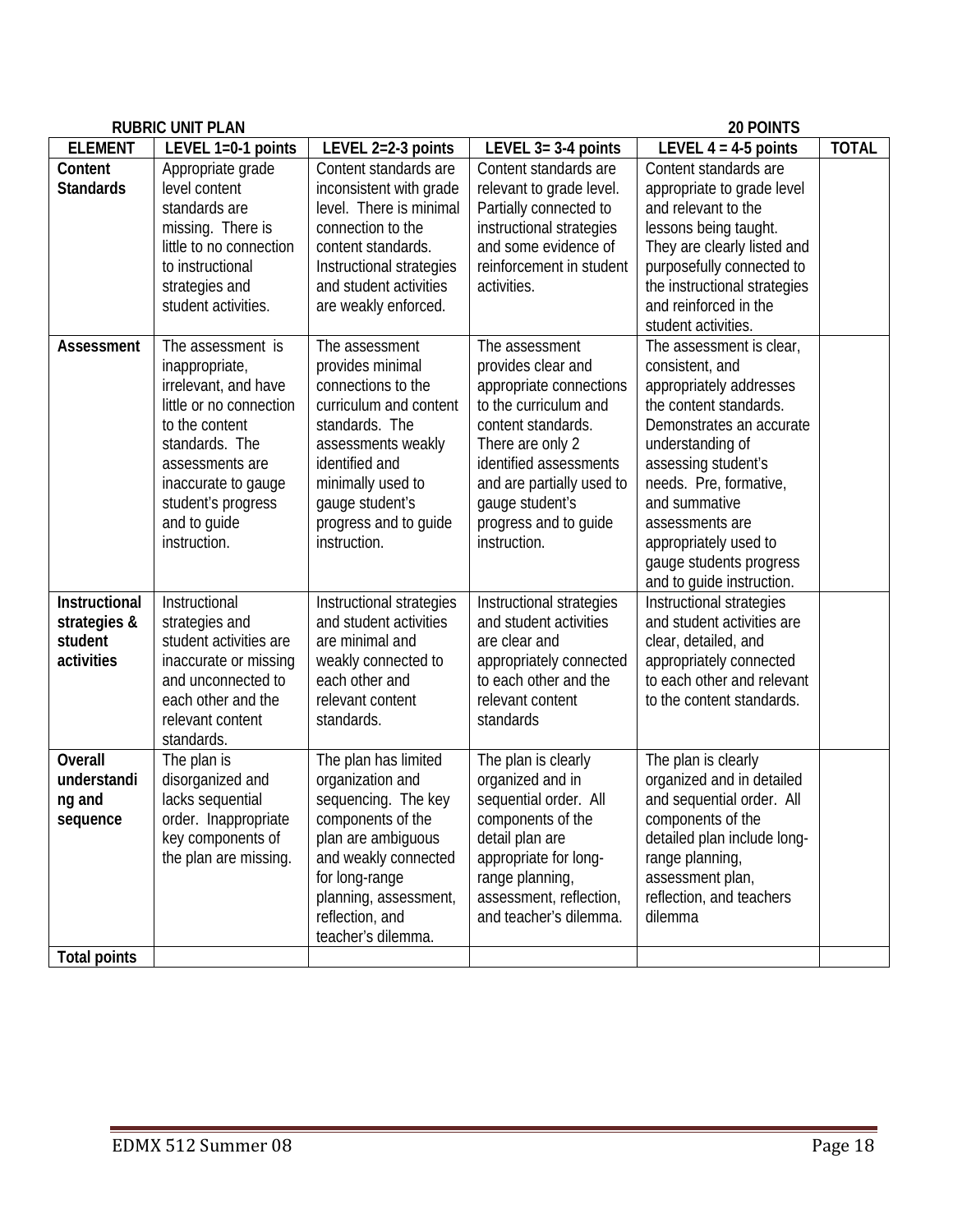| Electronic Portfolio - TaskStream | 5 points |
|-----------------------------------|----------|
|-----------------------------------|----------|

Learner Objectives: Knowledge and skill in creating an electronic portfolio.

**Assessment:** Teacher candidates apply what they have learned from the required assignments to the TPE's designated in a cogent, first person reflection in TaskStream. Teacher candidates will include all necessary components in their final submission of the electronic portfolio.

| Resource(s):     | Title and necessary information:                                                                                                                                                                               |
|------------------|----------------------------------------------------------------------------------------------------------------------------------------------------------------------------------------------------------------|
| Internet Site(s) | http://lynx.csusm.edu/coe/eportfolio/index.asp<br>This will take you to the CSUSM COE website where you can get help with how to create<br>your electronic portfolio and information on the required elements. |
|                  | http://www.taskstream.com<br>This is the TaskStream home page where you will register for Taskstream and return to<br>when working on your electronic portfolio.                                               |

## **Task Guidelines for Taskstream**

The purpose of the portfolio is to assess how well you meet the TPEs. Although all the artifacts you place (more than 1 per TPE) in your portfolio have been assessed/graded by your professors, it is not clear if you have a thorough understanding of the TPEs and can make the connection between the assignments completed in class with the teaching you have experienced and the TPEs. Your task to write a cogent reflective essay for each TPE on how the artifacts you have chosen provide evidence that shows you have demonstrated meeting each TPE. Each narrative must include a: a) description b) analysis and c) reflection.

**Responses to TPE's 6d and 14:** It is important to recognize that the TPEs are threaded throughout the credential program, as a whole, and are addressed multiple times in each course. Even though we are referencing and seeking to understand many TPEs in this course, you are specifically responsible for writing a response for TPE **and 14** in the Task Stream Electronic Portfolio. (TPE 14 will have more than 2 pieces of evidence. Please see below for special directions for TPE 14\*\*\*.)

Each assigned response will relate to course assignments, discussions, and/or readings that provide a deeper understanding of the specified TPE. As you write, the goal is to describe your learning as it relates to the TPE, to analyze artifacts (assignments) and explain how they are evidence of your learning, and to reflect on the significance of your learning (the "so what") and where you need to go next related to the TPE. A four paragraph structure will help you develop your response. It is suggested to type your response into a *Word* document and paste it into Taskstream once you have proofed it for spelling, grammar and understanding.

#### **TPE Narrative Response Structure**

#### **1st paragraph: Description**

Introduction to your response that uses the words of the TPE. DO NOT restate the TPE; instead, introduce your reader to the focus of your response as it relates to the TPE. This is basically an extended thesis statement related to the TPE. Use first person language. Introduce the names of the pieces of artifact evidence you will explain and analyze in paragraph 2 and 3.

## **2nd paragraph: Analysis of #Artifact Evidence #1**

Explain how one attached artifact is evidence of your learning related to the TPE. The key here is "evidence." How does this artifact prove that you have learned something specific related to this TPE? Describe, analyze and reflect on your artifact here.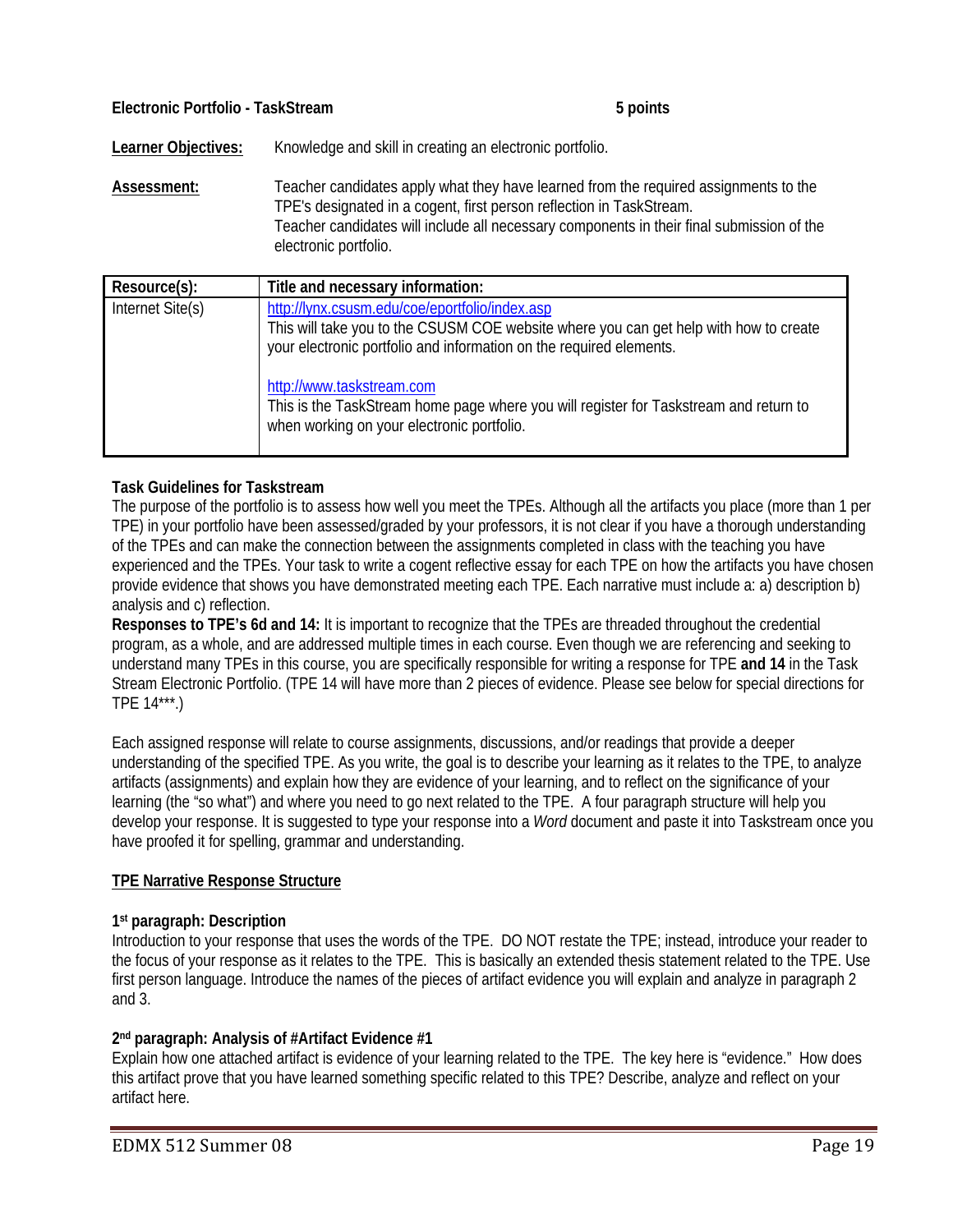### **3rd paragraph: Analysis of #Artifact Evidence #2**

Explain how another attached artifact is evidence of your learning related to the TPE. Describe, analyze and reflect on your artifact here.

#### **4th paragraph: Reflection**

Reflect upon and summarize the significance of your learning overall (connected to the TPE) and explain what you still need to learn related to this TPE. This addresses the "so what?" or "the big picture" of your learning. How does knowing this impact you and students?

\*\*\* TPE 14 will be handled differently than described above. In TPE 14 you will keep paragraph 1 and then respond to each sub category using the structure from paragraph 2, though you may have more than one artifact to talk about for each category. When you finish with the sub categories, you will write a reflective paragraph which has the components of paragraph 4: Reflection.

#### **Rubric: Taskstream 5 Points**

| Elements      | Beginning to meet 2<br>points | Approaching 3 points        | Meets 5 points        | Points |
|---------------|-------------------------------|-----------------------------|-----------------------|--------|
| TPE 6d and 14 | Sent TPE to instructor with   | Sent TPE to instructor with | Sent corrected TPE to |        |
|               | minimal understanding         | some corrections            | instructor            |        |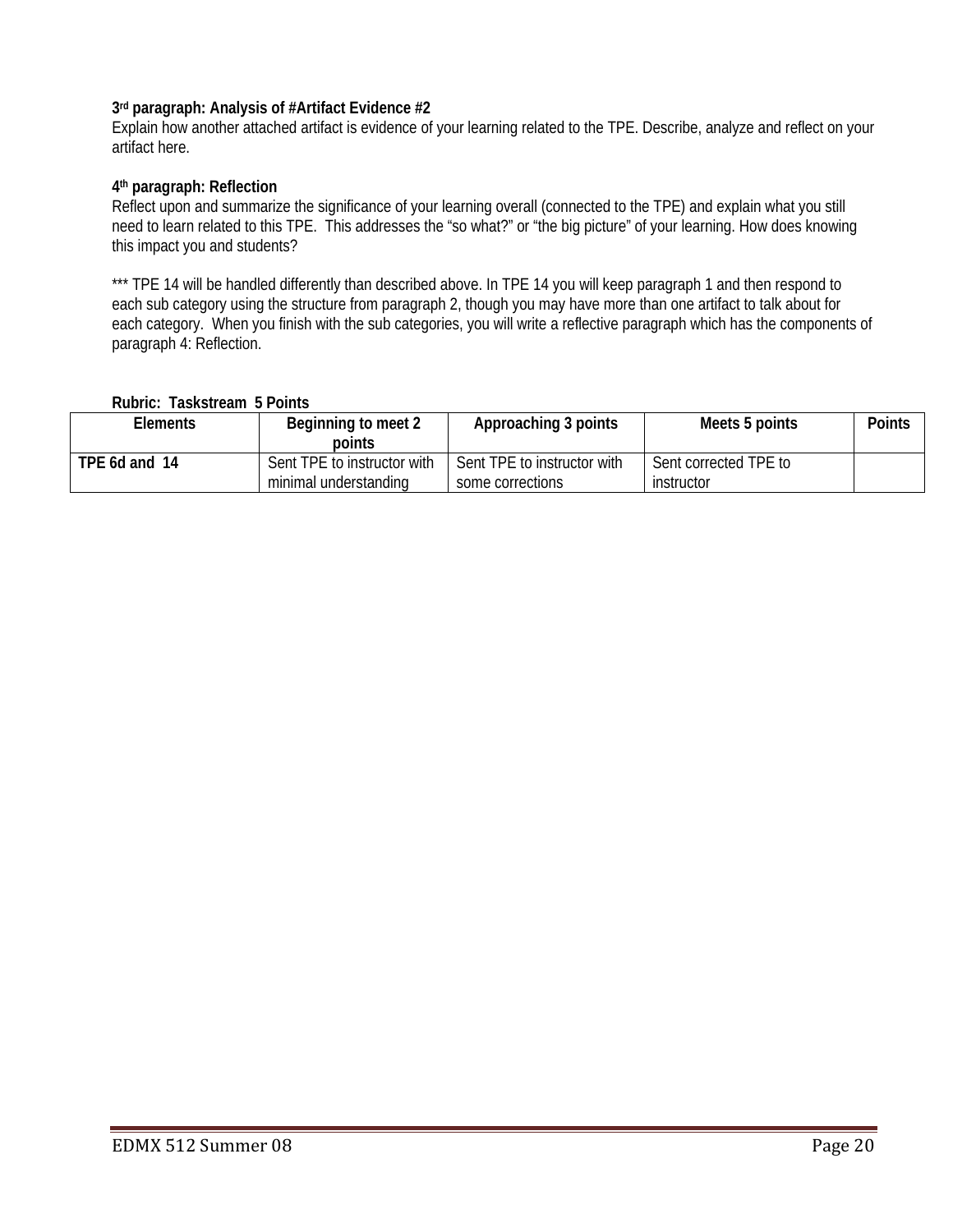| <b>Student Study Team (SST) Process</b>               |  | 20 points                                                                             |  |
|-------------------------------------------------------|--|---------------------------------------------------------------------------------------|--|
| Learner Objectives:<br>education pre-referral process |  | Knowledge and skill in conducting and participating in the Student Study Team general |  |
|                                                       |  |                                                                                       |  |

Assessment: Teacher candidates in groups of 4 will apply their knowledge of the SST processes completing the SST packet and participate in the simulated SST. **Students who do not participate in the group preparation or simulation will have 5 points deducted from their grade.**

| Resource(s):           | Title and necessary information:                                                             |
|------------------------|----------------------------------------------------------------------------------------------|
| <b>Textbooks</b>       | Grant, Carl. A. & Gillette, Maureen. (2005). Learning to Teach Everybody's                   |
|                        | Children: Equity, Empowerment and Education that is Multicultural. Thomson &                 |
|                        | Wadsworth. Chapter 5                                                                         |
|                        | Villa, R. A. and Thousand, J. S. (2005). Creating an Inclusive School (2nd ed.).             |
|                        | Alexandria, VA: Association for Supervision and Curriculum Development.                      |
| <b>Other Resources</b> | Choate, J.S. (2000) Successful inclusive teaching: Proven ways to detect and correct special |
|                        | needs (3rd ed.) Boston: Allyn & Bacon. (ISBN 0-205-30621-7)                                  |
|                        | Chapter 1 & 16                                                                               |
| Web site               | Visit a web site to learn more about the child you have selected                             |

## **TASK AND GUIDELINES**

#### **Objectives**

- demonstrate knowledge of the use of the SST model
- recognize the various roles of the SST members
- examine support options for students based upon their unique individual characteristics
- understand the use of pre-referral strategies and interventions to assist the child in class
- clarify the initial procedures involved in identifying students for special education support

## **Preparation**

- Complete the Pre-referral/Triad packet with observed characteristics of the student's behavior and learning or behavioral challenges, how the child's characteristics affect school performance, and possible strategies for supporting the student. (use Pre-referral Intervention Manual for reference)
- In groups of 4 meet with your Triad model and discuss your student. (teacher, facilitator, parent, and referring teacher)
- Complete the SST Summary Sheet with each column filled out in items that would be covered in an SST.
- Part of the packet will address the needs of the child that your group created as well as information from your text books and web sites you visited to complete your understanding of your child and areas that you need to address as a teacher. The web sites will provide information about the challenging student characteristic and strategies for supporting the student.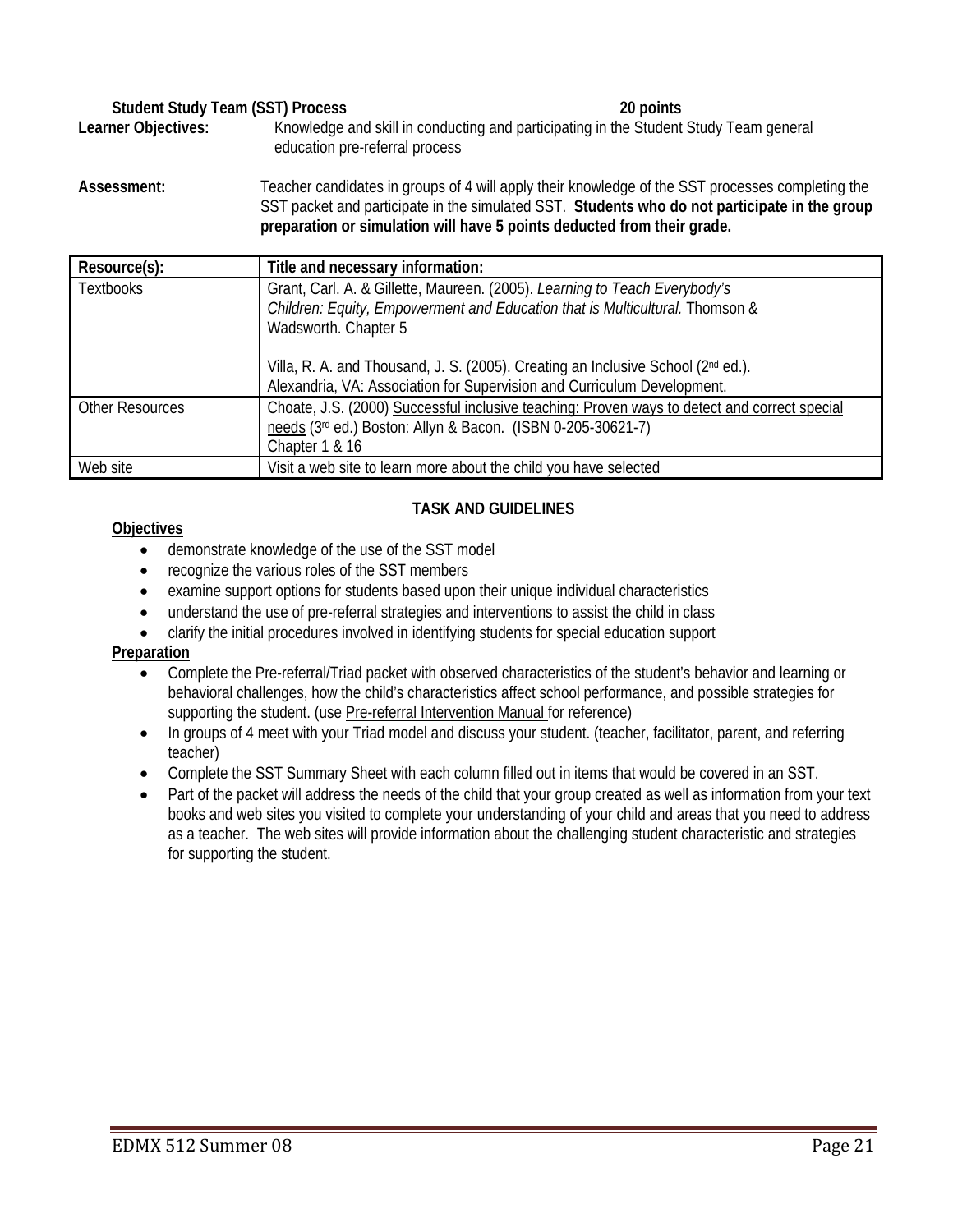|                          | <b>Student Study Team (SST) Rubric</b> | 20 points                     |                                        |       |  |
|--------------------------|----------------------------------------|-------------------------------|----------------------------------------|-------|--|
| Element                  | Developing                             | <b>Meets Expectations</b>     | <b>Exceeds Expectations</b>            | Total |  |
|                          | 1 point                                | 2 points                      | 4 points                               |       |  |
| Completion of the        | Packet complete.                       | Packet complete but does      | Completed packet with direct           |       |  |
| Pre-referral             |                                        | not show support of all the   | support using all the components       |       |  |
| process.                 |                                        | components of the SST         | of the SST process.                    |       |  |
|                          |                                        | process.                      |                                        |       |  |
| <b>Understands child</b> | The parent                             | The student's strengths,      | The student's strengths, needs,        |       |  |
| and parent as            | conference and                         | needs, language and culture   | language, and culture are              |       |  |
| indicated on the         | needs of the child are                 | are understood and are        | understood and can incorporate         |       |  |
| parent conference        | not clear.                             | addressed in the triad        | the child's life outside of the school |       |  |
| and student              |                                        | conference.                   | into the triad conference. Clear       |       |  |
| interview.               |                                        |                               | understanding of the child (web        |       |  |
|                          |                                        |                               | sites, text book reference)            |       |  |
| Development of           | The strategies are                     | The strategies somewhat       | The strategies recommended             |       |  |
| interventions is         | vague and not                          | demonstrates an               | support the student's uniqueness       |       |  |
| found in the pre-        | appropriate for the                    | understanding of the          | and addresses the student's            |       |  |
| referral triad           | student to be                          | students uniqueness with      | strengths and needs for academic,      |       |  |
| summary sheet.           | successful.                            | the ability to be successful. | social/emotional, and physical         |       |  |
|                          |                                        |                               | objectives.                            |       |  |
| Completion of the        | Few areas are                          | Some of the areas are         | All areas are addressed                |       |  |
| SST summary sheet        | addressed based on                     | addressed to assist the       | appropriate to the students needs      |       |  |
| addressing the           | the students needs.                    | student.                      | both academically and                  |       |  |
| areas needed from        |                                        |                               | behaviorally.                          |       |  |
| the checklist.           |                                        |                               |                                        |       |  |
| Participation in         | Does not have a clear                  | Uses some information         | Understands the child and is able      |       |  |
| simulation               | understanding of the                   | correctly about the child in  | to play the selected role in their     |       |  |
|                          | student and does not                   | playing the role as an SST    | group. Gives constructive              |       |  |
|                          | participate                            | member.                       | suggestions and demonstrates           |       |  |
|                          | appropriately.                         |                               | knowledge of the SST process.          |       |  |
| <b>Total points</b>      |                                        |                               |                                        |       |  |